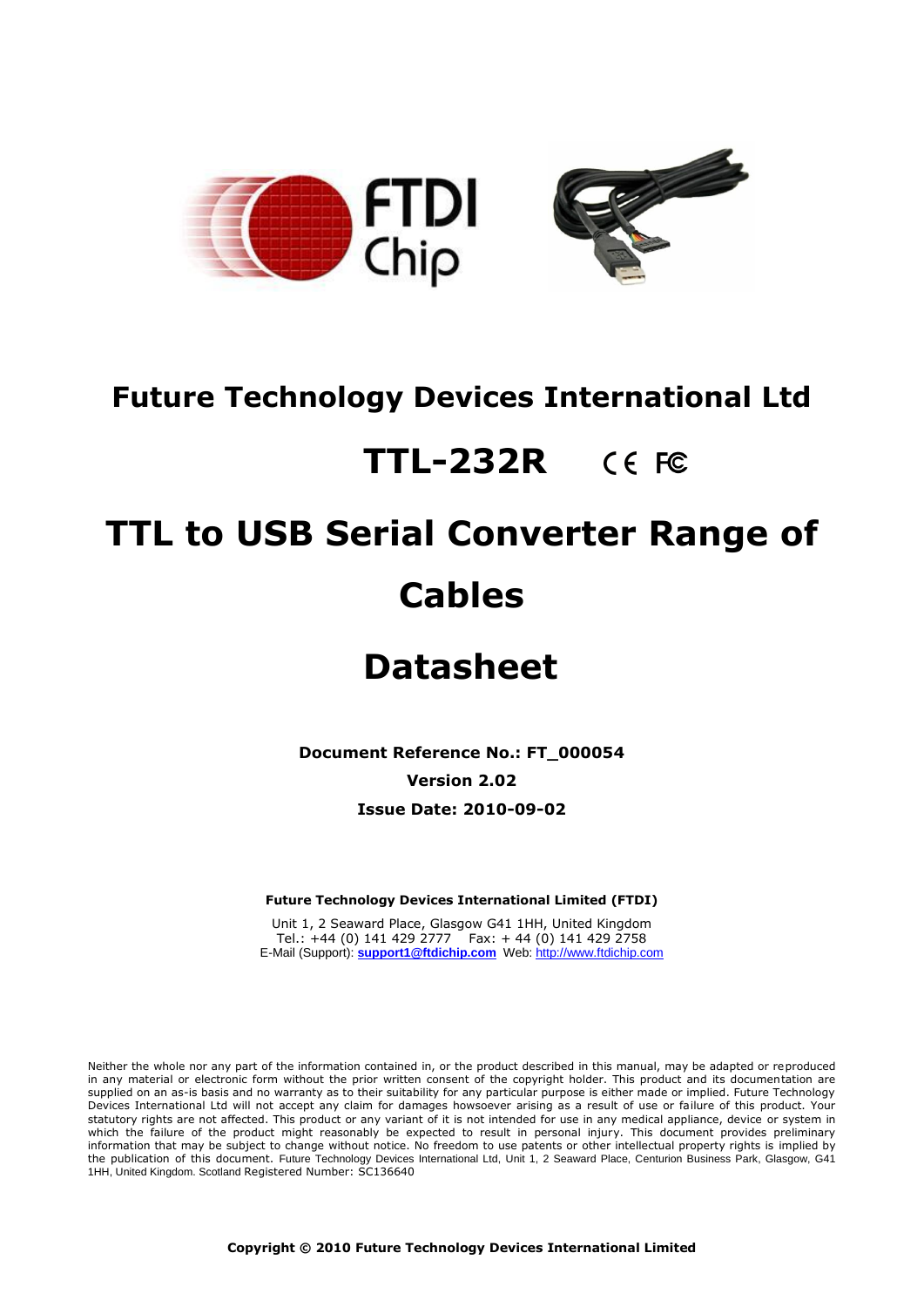

## <span id="page-1-1"></span>**1 Description**

The **TTL-232R** cables are a family of USB to TTL serial UART converter cables incorporating FTDI"s FT232RQ USB to Serial UART interface IC device which handles all the USB signalling and protocols. The cables provide a fast, simple way to connect devices with a TTL level serial interface to USB.

Each TTL-232R cable contains a small internal electronic circuit board, utilising the FT232R, which is encapsulated into the USB connector end of the cable. The FT232R datasheet, [DS\\_FT232R,](http://www.ftdichip.com/Documents/DataSheets/DS_FT232R.pdf) is available at [http://www.ftdichip.com.](http://www.ftdichip.com/) The other end of the cable comes with a selection of different connectors supporting various applications – see [Table 1.1](#page-2-0)

Cables are FCC, CE, RoHS compliant and are available at TTL levels of +5V and +3.3V.

Cables are available with either a 6-way SIL,0.1" pitch connector, a 3.5mm Audio Jack, an 8 way, keyed 2mm pitch connector (intended for use with VMUSIC2 or VDRIVE2) or bare, tinned wire ended connections (see [Table 1.1\)](#page-2-0)

The USB side of the cable is USB powered and USB 2.0 full speed compatible. Each cable is 1.8m long and supports a data transfer rate up to 3 Mbaud. Each cable supports the FTDIChip-ID™, with a unique USB serial number programmed into the FT232R. This feature can be used to create a security or password protected file transfer access using the cable. Further information and examples on this feature are available at [http://www.ftdichip.com](http://www.ftdichip.com/) under [FTDIChip-ID Projects.](http://www.ftdichip.com/Projects/FTDIChip-ID.htm)

The TTL-232R cables require USB drivers, available free from **[http://www.ftdichip.com](http://www.ftdichip.com/)**, which are used to make the FT232R in the cable appear as a virtual COM port (VCP). This then allows the user to communicate with the USB interface via a standard PC serial emulation port (for example TTY). Another FTDI USB driver, the D2XX driver, can also be used with application software to directly access the FT232R on the cable though a DLL. This is illustrated in the [Figure 1.1](#page-1-0)

<span id="page-1-0"></span>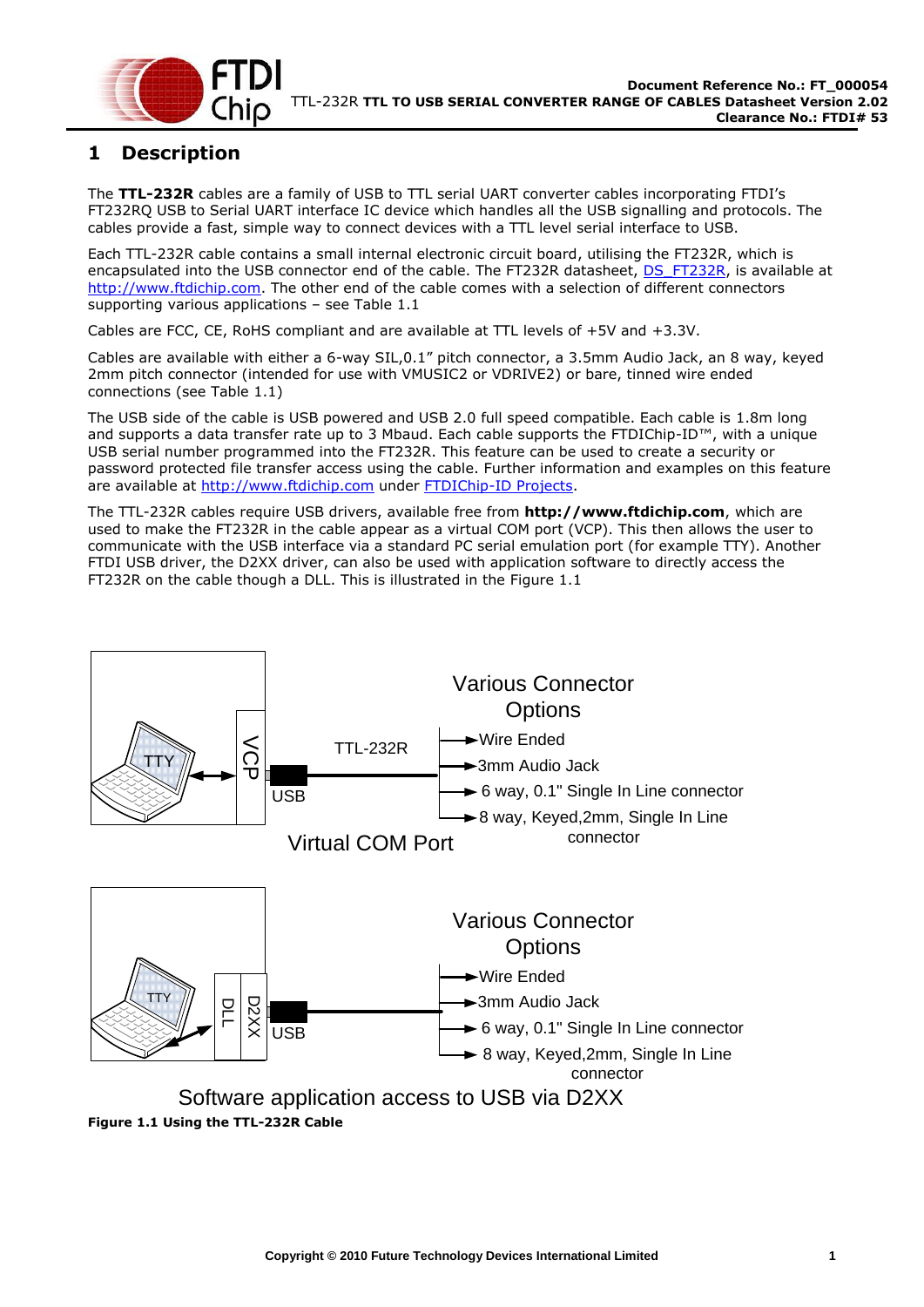

#### <span id="page-2-1"></span>**1.1 Available Cables and Part Numbers**

The following [Table 1.1](#page-2-0) gives details of the available TTL-232R cables.

| Part Number                        | Description                                               | End Connector*                                                                    | Cable details                                |
|------------------------------------|-----------------------------------------------------------|-----------------------------------------------------------------------------------|----------------------------------------------|
| TTL-232R-5V**                      | USB to UART cable with +5V TTL level<br>UART signals.     | 6 pin SIL, 0.1" pitch                                                             | 6 core, UL2464<br>24 AWG,<br>$diam = 5mm$    |
| TTL-232R-3V3                       | USB to UART cable with +3.3V TTL level<br>UART signals.   | 6 pin SIL, 0.1" pitch                                                             | 6 core, UL2464<br>24 AWG,<br>$diam = 5mm$    |
| TTL-232R-5V-<br>$WE$ <sup>**</sup> | USB to UART cable with +5V TTL level<br>UART signals.     | Wire Ended (no<br>connector)                                                      | 6 core, UL2464<br>24 AWG,<br>$diam = 5mm$    |
| TTL-232R-3V3-<br><b>WE</b>         | USB to UART cable with $+3.3V$ TTL level<br>UART signals. | Wire Ended (no<br>connector)                                                      | 6 core, UL2464<br>24 AWG,<br>$diam = 5mm$    |
| TTL-232R-5V-<br>$AJ^{\ast\ast}$    | USB to UART cable with +5V TTL level<br>UART signals.     | 3.5mm Audio Jack                                                                  | 2 core and spiral,<br>24 AWG<br>$diam = 5mm$ |
| TTL-232R-3V3-<br>AJ                | USB to UART cable with +3.3V TTL level<br>UART signals.   | 3.5mm Audio Jack                                                                  | 2 core and spiral,<br>24 AWG<br>$diam = 5mm$ |
| TTL-232R-3V3-<br>2mm               | USB to UART cable with $+3.3V$ TTL level<br>UART signals. | 8 way, keyed, 2mm<br>connector for use<br>with FTDI VDRIVE2<br>or VMUSIC2 modules | 7 core, UL2464<br>26 AWG,<br>$diam = 5mm$    |

<span id="page-2-0"></span>**Table 1.1 TTL-232R Cables Descriptions and Part Numbers**

\* FTDI supports customised end connector designs. For more information, please contact [FTDI Sales Team](mailto:sales1@ftdichip.com) [\(sales1@ftdichip.com\)](mailto:sales1@ftdichip.com)

\*\* These cables are identical to cables which do not have the "5V" in the part number. The 5V was added to the part number for clarity.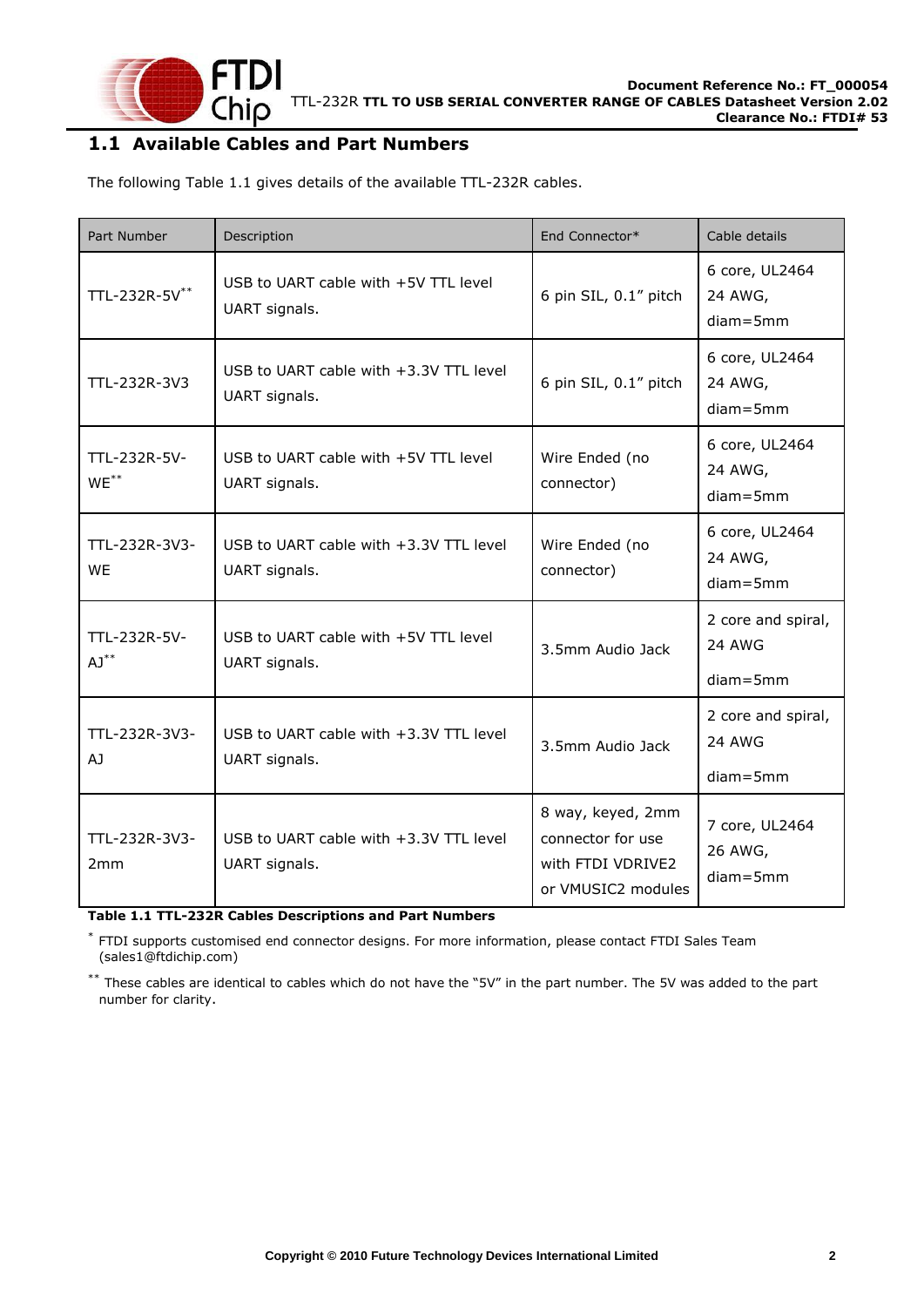

## <span id="page-3-0"></span>**1.2 Certifications**

FTDI TTL-232R range of cables are fully RoHs compliant as well as CE and FCC certified (with the exception of the TTL-232R-XX-WE cables which have not yet completed FCC and CE testing).

# CEFC

## <span id="page-3-1"></span>**1.3 USB Compliant**

<span id="page-3-2"></span>The TTL-232R cables are fully compliant with the USB 2.0 specification.

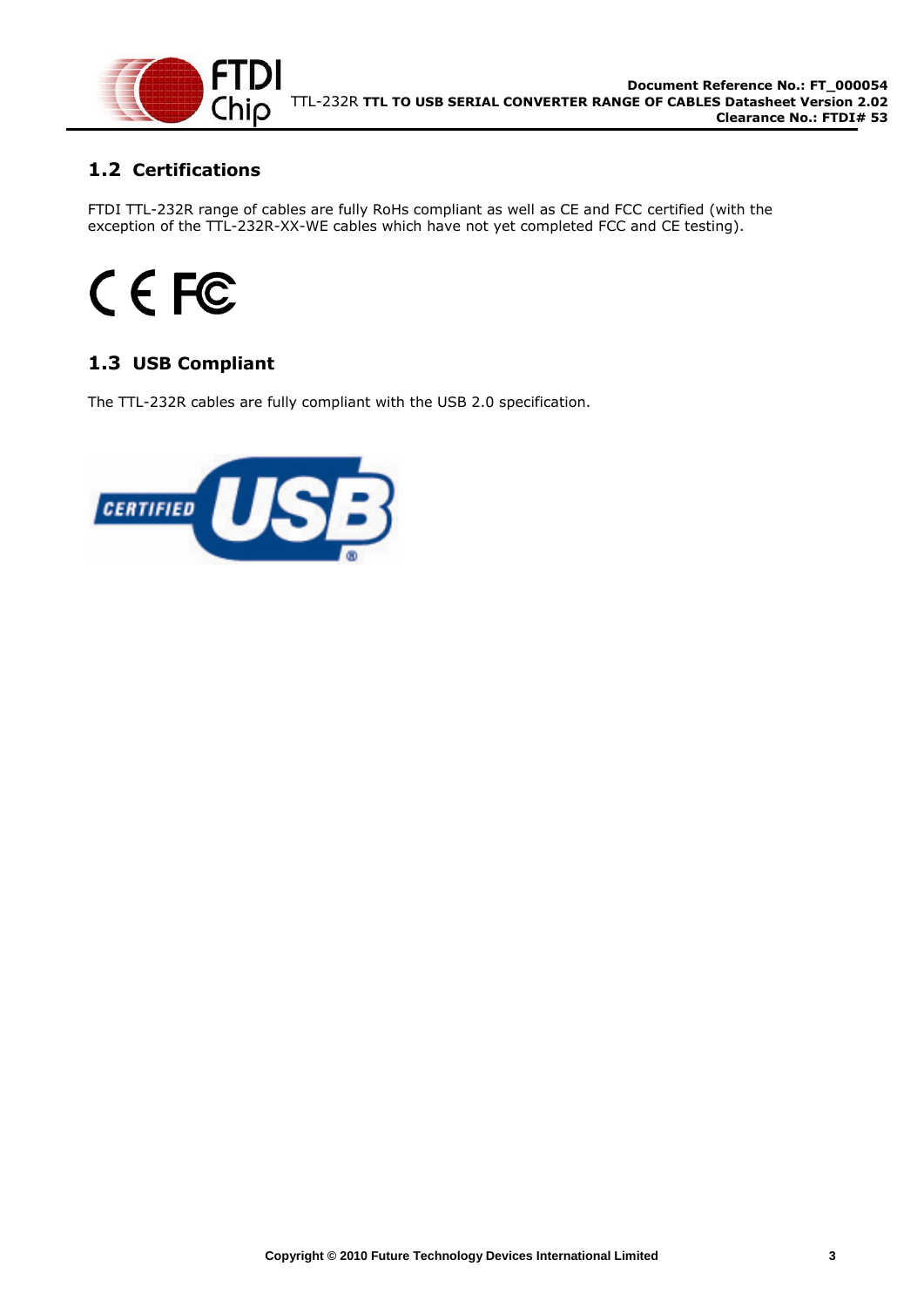

## **Table of Contents**

| 1                       |       |                                                                            |
|-------------------------|-------|----------------------------------------------------------------------------|
|                         | 1.1   |                                                                            |
|                         | 1.2   |                                                                            |
|                         | 1.3   |                                                                            |
|                         |       | The TTL-232R cables are fully compliant with the USB 2.0 specification.  3 |
| $\mathbf{2}$            |       |                                                                            |
|                         | 2.1   |                                                                            |
|                         | 2.2   |                                                                            |
| 3                       |       | Features of FT232R applicable toTTL-232R Cables  8                         |
| 4                       |       |                                                                            |
| 4.1                     |       | TTL-232R-5V, TTL-232R-3V3 Connector Pin Out and Mechanical details  10     |
|                         | 4.2   | TTL-232R-5V and TTL-232R-3V3 Cable Signal Descriptions  10                 |
|                         | 4.3   | TTL-232R-5V and TTL-232R-3V3 Electrical Parameters 11                      |
|                         | 4.3.1 |                                                                            |
|                         | 4.3.2 |                                                                            |
| 5                       |       |                                                                            |
|                         | 5.1   | TTL-232R-5V-AJ, TTL-232R-3V3-AJ Connector Pin Out and Mechanical           |
|                         | 5.2   | TTL-232R-5V-AJ and TTL-232R-3V3-AJ Cable Signal Descriptions  14           |
|                         | 5.3   | TTL-232R-5V-AJ and TTL-232R-3V3-AJ Electrical Parameters 14                |
|                         | 5.3.1 |                                                                            |
|                         | 5.3.2 |                                                                            |
| 6                       |       | TTL-232R-5V-WE and TTL-232R-3V3-WE Cables  16                              |
| 6.1                     |       | TTL-232R-5V-WE, TTL-232R-3V3-WE Connections and Mechanical Details 16      |
|                         | $6.2$ | TTL-232R-5V-WE and TTL-232R-3V3-WE Cable Signal Descriptions 16            |
|                         | 6.3   | TTL-232R-5V-WE and TTL-232R-3V3-WE Electrical Parameters 16                |
|                         | 6.3.1 |                                                                            |
|                         | 6.3.2 |                                                                            |
| $\overline{\mathbf{z}}$ |       |                                                                            |
|                         | 7.1   | TTL-232R-3V3-2mm Connector Pin Out and Mechanical details  18              |
|                         | 7.2   |                                                                            |
|                         | 7.3   |                                                                            |
| 8                       |       |                                                                            |
| 9                       |       |                                                                            |
|                         |       |                                                                            |
|                         |       |                                                                            |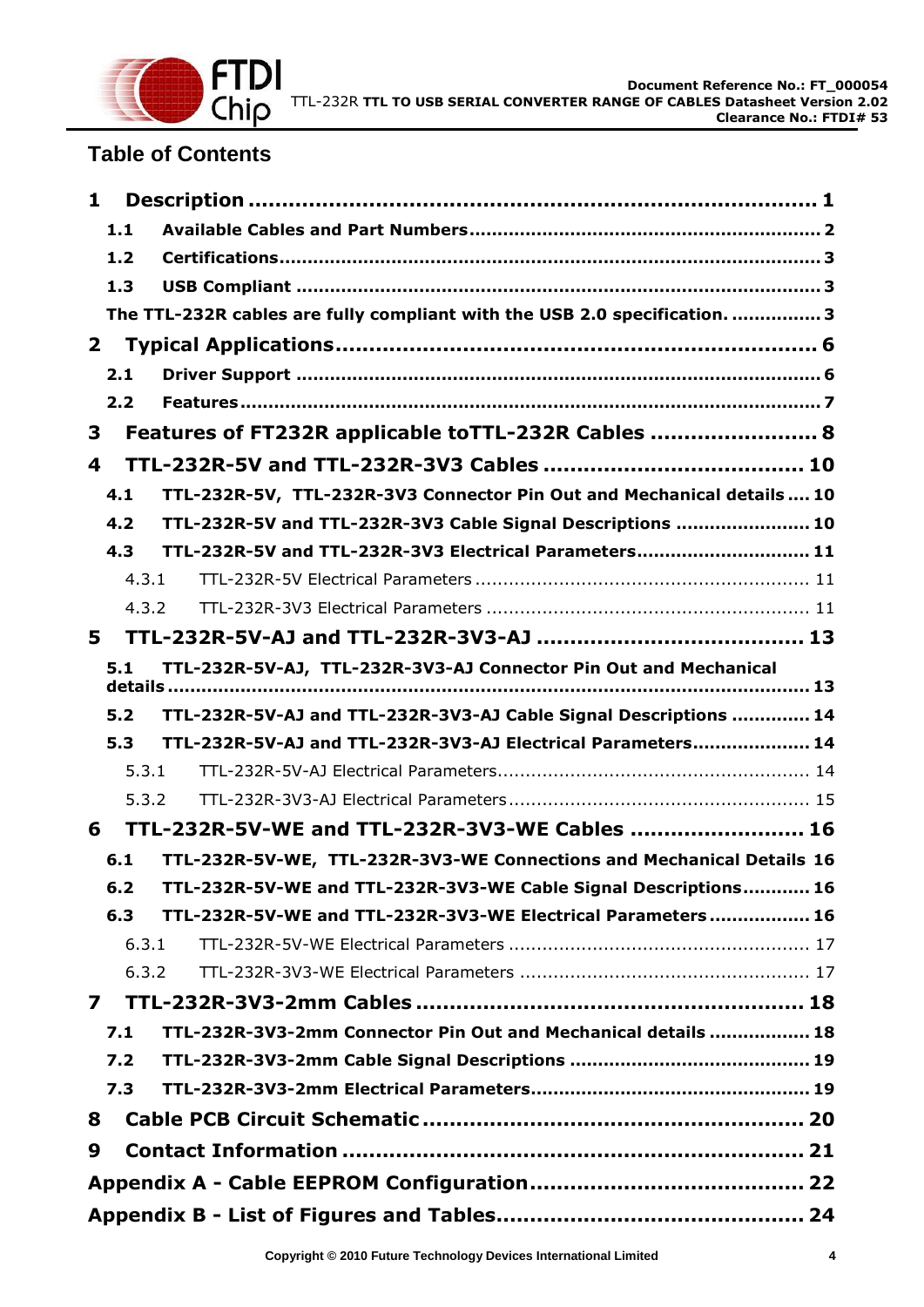

**Appendix C - Revision History [............................................................](#page-25-0) 25**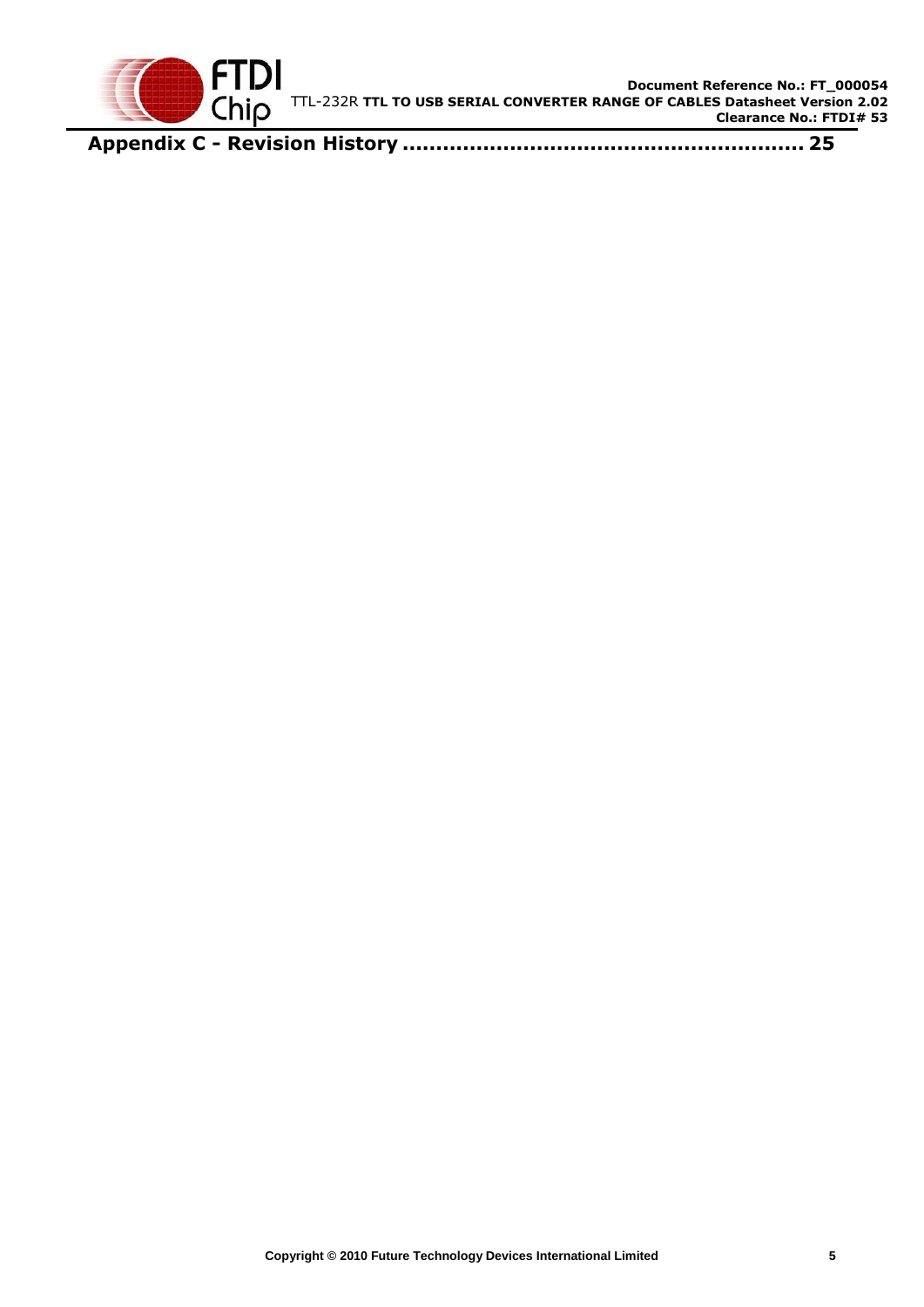

## <span id="page-6-0"></span>**2 Typical Applications**

- USB to Serial TTL Level Converter  $\bullet$
- Upgrading Legacy Peripherals to USB  $\bullet$
- Interface Microcontroller UART or I/O to USB  $\bullet$
- Interface FPGA / PLD to USB  $\bullet$
- Interface to FTDI VDRIVE2 or VMUSIC2 modules.

## <span id="page-6-1"></span>**2.1 Driver Support**

#### **Royalty free VIRTUAL COM PORT**

#### **(VCP) DRIVERS for...**

- Windows 98, 98SE, ME, 2000, Server 2003, XP and Server 2008
- Windows XP and XP 64-bit
- Windows Vista and Vista 64-bit  $\bullet$
- Windows XP Embedded  $\bullet$
- Windows CE 4.2, 5.0 and 6.0  $\bullet$
- Mac OS 8/9, OS-X  $\bullet$
- Linux 2.4 and greater  $\bullet$
- Replace MAX232 type level shifters allowing for  $\bullet$ direct connection of products to PC via USB
- USB Instrumentation PC interface
- USB Industrial Control
- USB Software / Hardware Encryption Dongles

#### **Royalty free D2XX** *Direct* **Drivers**

#### **(USB Drivers + DLL S/W Interface)**

- Windows 98, 98SE, ME, 2000, Server 2003, XP  $\bullet$ and Server 2008
- Windows XP and XP 64-bit
- Windows Vista and Vista 64-bit
- Windows XP Embedded  $\bullet$
- Windows CE 4.2, 5.0 and 6.0  $\bullet$
- Linux 2.4 and greater

The drivers listed above are all available to download for free from **[www.ftdichip.com](http://www.ftdichip.com/)**. Various 3rd Party Drivers are also available for various other operating systems - see **[www.ftdichip.com](http://www.ftdichip.com/)** for details.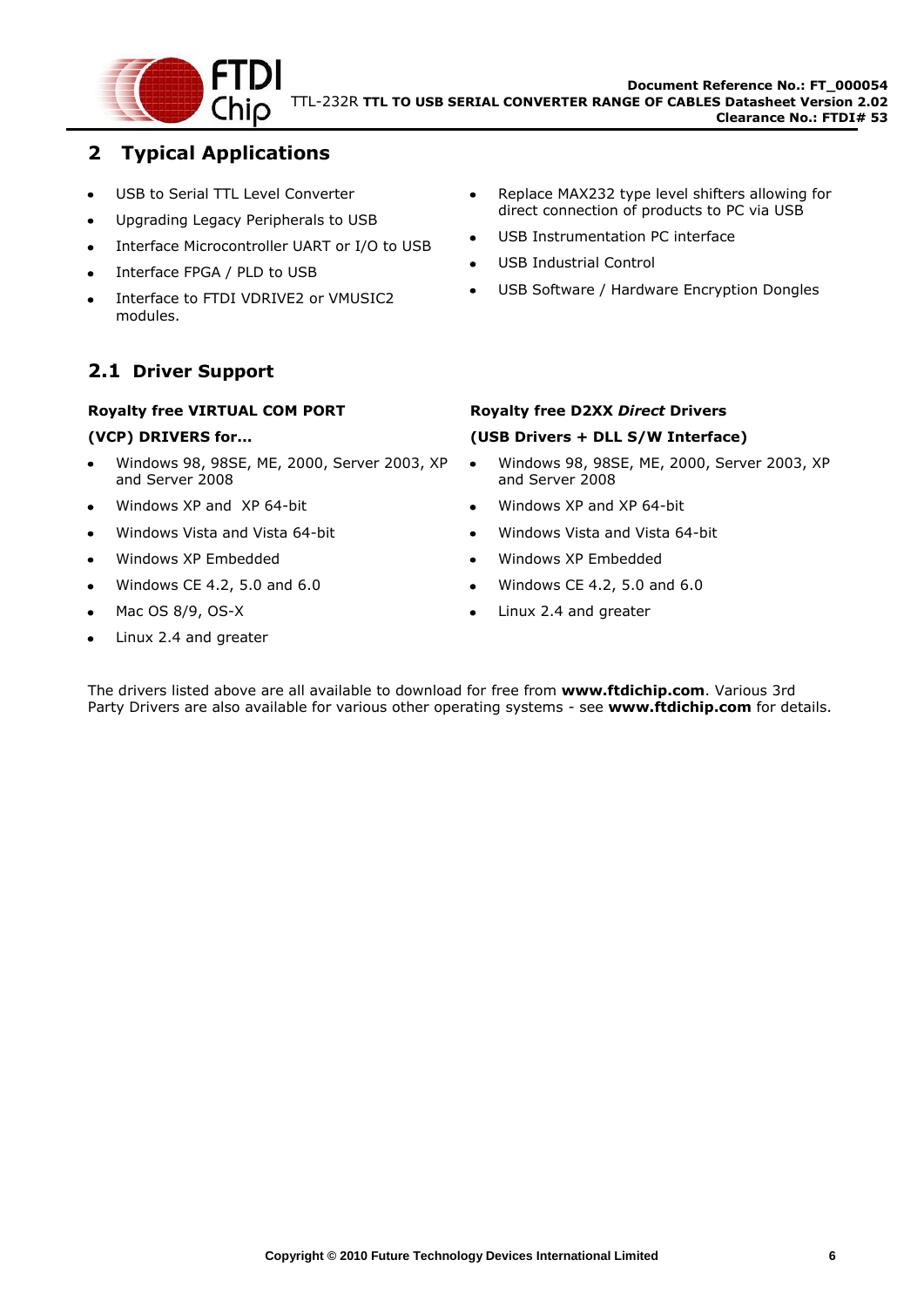

#### <span id="page-7-0"></span>**2.2 Features**

- TTL-232R Converter Cable provides a USB to  $\bullet$ TTL Serial interface with various end connectors.
- On board FT232RQ provides single chip USB to asynchronous serial data transfer interface.
- Entire USB protocol handled by the electronics in the cable USB.
- Connect directly to a microcontroller UART or I/O pins.
- UART interface support for 7 or 8 data bits, 1 or 2 stop bits and odd / even / mark / space / no parity.
- Fully assisted hardware (RTS#/CTS#) or X-On / X-Off software handshaking.
- Data transfer rates from 300 baud to 3 Mbaud at TTL levels.
- Internal EEPROM with user writeable area.
- 5V CMOS drive outputs and 5V safe TTL inputs makes the TTL-232R easy to interface to 5V MCU"s.
- FTDI"s royalty-free VCP allow for communication as a standard emulated COM port and D2XX "direct" drivers provide DLL application programming interface.
- Support for FT232R FTDIChip-ID™ feature for improved security.
- +5V or +3.3V output allows external logic to be powered from the USB port.
- 6 way outputs provide Tx, Rx, RTS#, CTS#, VCC and GND (except Audio Jack which provides only TX,RX and GND).
- 8 way, keyed connector to support FTDI VDRIVE2 and VMUSIC2.
- 3 way Audio Jack connector provides Tx, Rx and GND.
- Low USB bandwidth consumption.
- UHCI / OHCI / EHCI host controller compatible.
- USB 2.0 Full Speed compatible.
- -40°C to +85°C operating temperature range.
- Cable length is 1.80m (6 feet).
- FCC and CE compliant.
- Custom versions also available (subject to MOQ).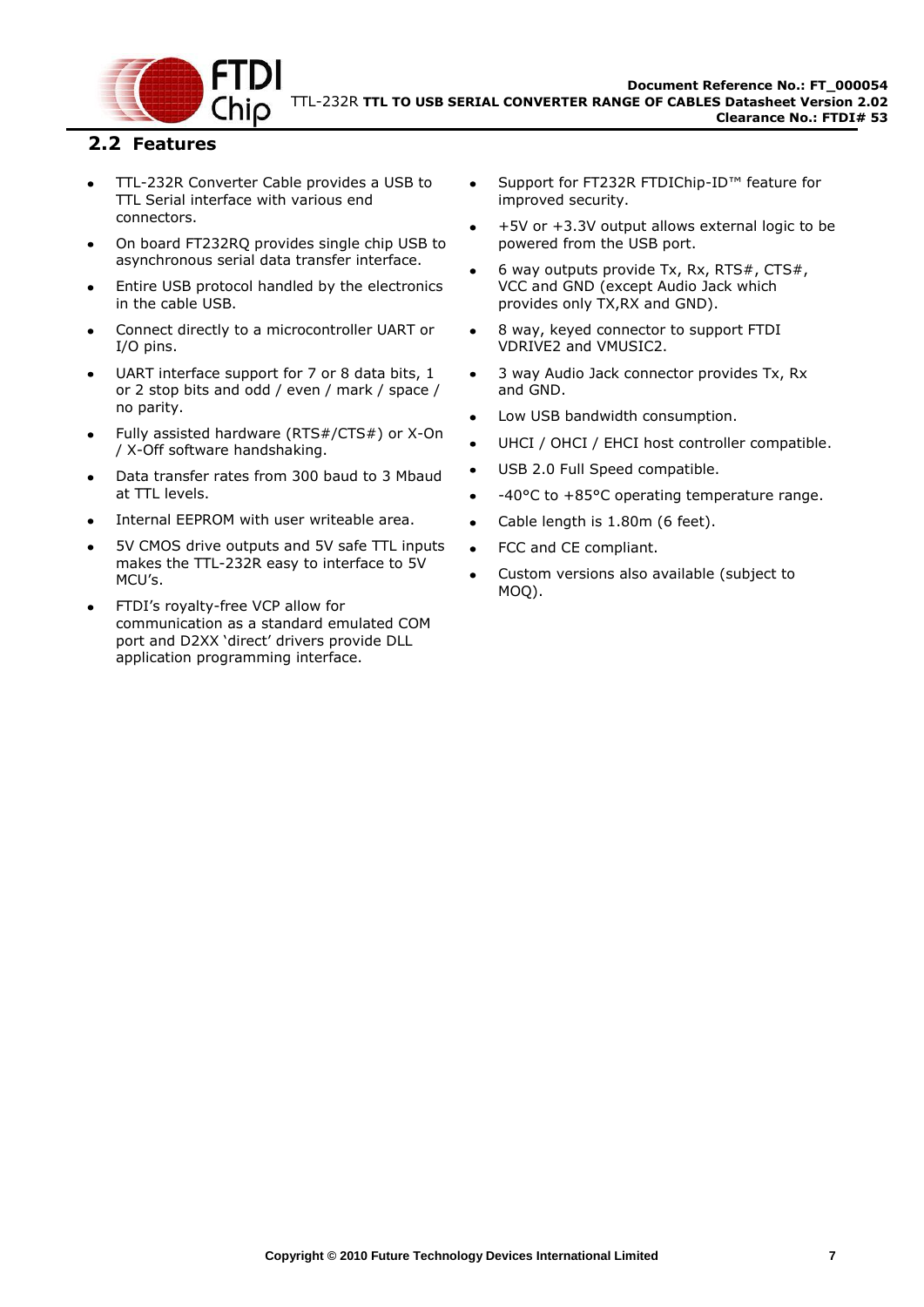

## <span id="page-8-0"></span>**3 Features of FT232R applicable toTTL-232R Cables**

The TTL-232R cables use FTDI"s FT232RQ USB to serial IC device. This section summarises the key features of the FT232RQ which apply to the TTL-232R USB to serial TTL converter cables. For further details, and a full features and enhancements description consult the FT232R datasheet, this is available from [www.ftdichip.com.](file://glaspssv1/General/Engineering/Engineering%20_Documents/DS_TTL-232R/DS_TTL-232R_V200/www.ftdichip.com)

**Internal EEPROM.** The internal EEPROM in each cable is used to store USB Vendor ID (VID), Product ID (PID), device serial number, product description string and various other USB configuration descriptors. Each cable is supplied with the internal EEPROM pre-programmed as described in **[Contact Information](#page-21-0)**

#### **[Head Office](#page-21-0) – Glasgow**, UK

[Future Technology Devices International Limited](#page-21-0) [Unit 1, 2 Seaward Place,](#page-21-0) [Glasgow G41 1HH](#page-21-0) [United Kingdom](#page-21-0) [Tel: +44 \(0\) 141 429 2777](#page-21-0) [Fax: +44 \(0\) 141 429 2758](#page-21-0)

E-mail (Sales) [sales1@ftdichip.com](#page-21-0) [E-mail \(Support\) support1@ftdichip.com](#page-21-0) [E-mail \(General Enquiries\) admin1@ftdichip.com](#page-21-0) Web Site URL [http://www.ftdichip.com](#page-21-0) Web Shop URL [http://www.ftdichip.com](#page-21-0)

#### **Branch Office – [Taipei, Taiwan](#page-21-0)**

[Future Technology Devices International Limited \(Taiwan\)](#page-21-0) [2F, No. 516, Sec. 1, NeiHu Road](#page-21-0) [Taipei 114](#page-21-0) [Taiwan , R.O.C.](#page-21-0) [Tel: +886 \(0\) 2 8797 1330](#page-21-0) [Fax: +886 \(0\) 2 8751 9737](#page-21-0)

[E-mail \(Sales\) tw.sales1@ftdichip.com](#page-21-0) [E-mail \(Support\) tw.support1@ftdichip.com](#page-21-0) [E-mail \(General Enquiries\) tw.admin1@ftdichip.com](#page-21-0) [Web Site URL http://www.ftdichip.com](#page-21-0)

#### **Branch Office – [Hillsboro, Oregon, USA](#page-21-0)**

[Future Technology Devices International Limited \(USA\)](#page-21-0) [7235 NW Evergreen Parkway, Suite 600](#page-21-0) [Hillsboro, OR 97123-5803](#page-21-0) [USA](#page-21-0) [Tel: +1 \(503\) 547 0988](#page-21-0) [Fax: +1 \(503\) 547 0987](#page-21-0)

[E-Mail \(Sales\)](#page-21-0) [us.sales@ftdichip.com](#page-21-0) [E-Mail \(Support\)](#page-21-0) [us.support@ftdichip.com](#page-21-0) [E-Mail \(General Enquiries\)](#page-21-0) [us.admin@ftdichip.com](#page-21-0) [Web Site URL](#page-21-0) [http://www.ftdichip.com](#page-21-0)

#### **Branch Office – [Shanghai, China](#page-21-0)**

[Future Technology Devices International Limited \(China\)](#page-21-0)  [Room 408, 317 Xianxia Road,](#page-21-0) [ChangNing District,](#page-21-0) [ShangHai, China](#page-21-0)

[Tel: +86 \(21\) 62351596](#page-21-0) [Fax: +86\(21\) 62351595](#page-21-0)

[E-Mail \(Sales\): cn.sales@ftdichip.com](#page-21-0)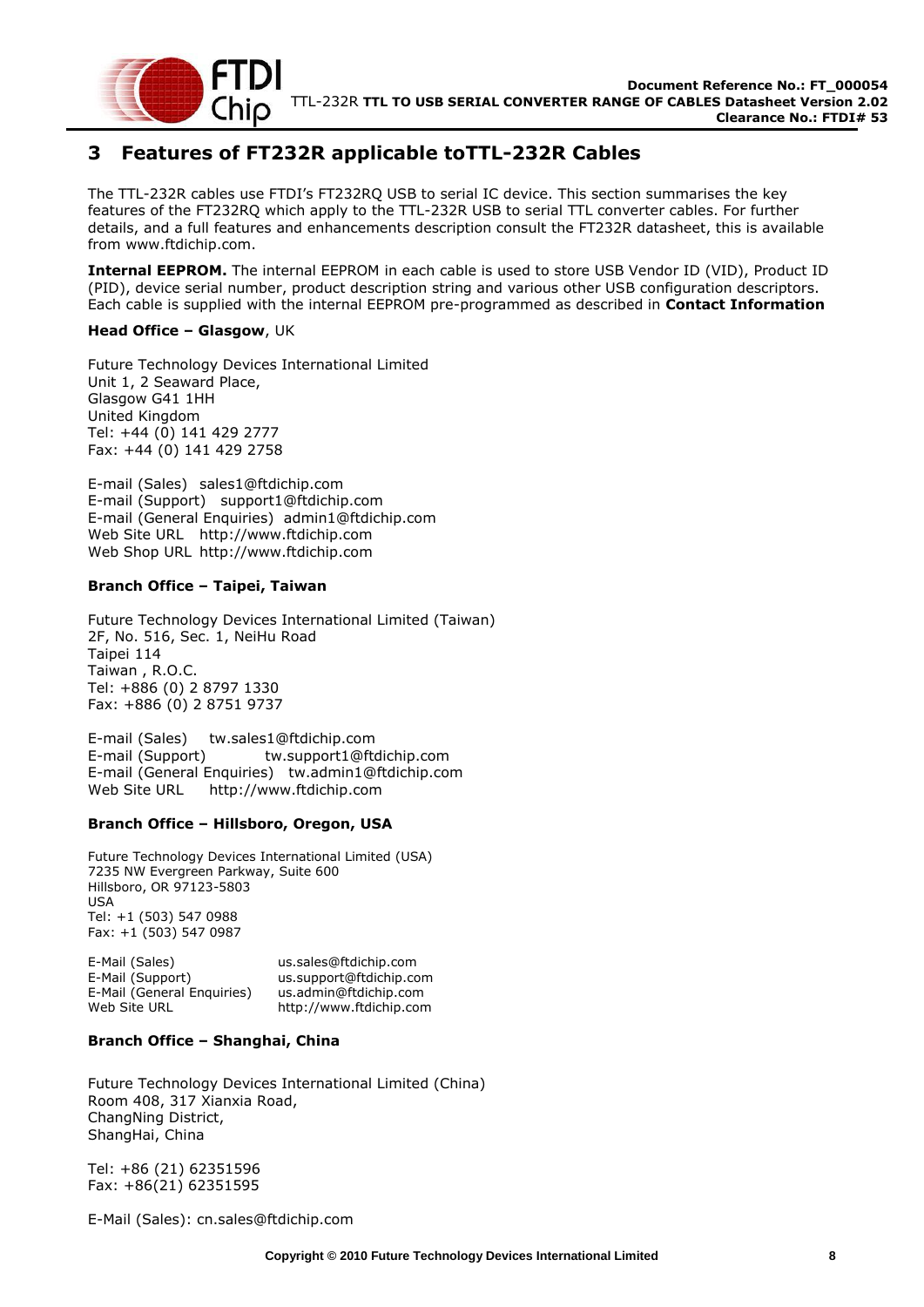

E-Mail (Support): cn.support@ftdichip.com E-Mail (General Enquiries): cn.admin1@ftdichip.com Web Site URL: http://www.ftdichip.com

#### **Distributor and Sales Representatives**

Please visit the Sales Network page of the FTDI Web site for the contact details of our distributor(s) and sales representative(s) in your country.

Appendix A - Cable EEPROM Configuration. A user area of the internal EEPROM is available to system designers to allow storing additional data. The internal EEPROM descriptors can be programmed in circuit, over USB without any additional voltage requirement. It can be programmed using the FTDI utility software called [FT\\_PROG,](http://www.ftdichip.com/Support/Utilities/FT_Prog_v1.9.zip) which can be downloaded from [FTDI Utilities](http://ftdichip.com/Resources/Utilities.htm) on the [FTDI website](http://www.ftdichip.com/) [\(www.ftdichip.com\)](http://www.ftdichip.com/).

**Lower Operating and Suspend Current.** The FT232R has a low 15mA operating supply current and a very low USB suspend current of approximately 70μA. (Note that during suspend mode, the current drawn by application should not exceed 2.5mA to remain USB compliant)

**Low USB Bandwidth Consumption.** The USB interface of the FT232R, and therefore the TTL-232R cables has been designed to use as little as possible of the total USB bandwidth available from the USB host controller.

High Output Drive Option. The UART interface I/O pins on the TTL-232R cables (RXD, TXD, RTS#, and CTS#) can be configured to use the FT232R"s high output drive option. This option allows the FT232R I/O pins to drive up to three times the standard signal drive level. This allows multiple devices to be driven, or devices that require a greater signal drive strength to be interfaced to the cables. This option is enabled in the internal EEPROM.

**UART Pin Signal Inversion.** The sense of each of the eight UART signals can be individually inverted by configuring options in the internal EEPROM. For example CTS# (active low) can be changed to CTS (active high), or TXD can be changed to TXD#.

**FTDIChip-ID™.** The FT232R includes the new FTDIChip-ID™ security dongle feature. This FTDIChip-ID™ feature allows a unique number to be burnt into each cable during manufacture. This number cannot be reprogrammed. This number is only readable over USB can be used to form the basis of a security dongle which can be used to protect any customer application software being copied. This allows the possibility of using the TTL-232R cables as a dongle for software licensing. Further to this, a renewable license scheme can be implemented based on the FTDIChip-ID™ number when encrypted with other information. This encrypted number can be stored in the user area of the FT232R internal EEPROM, and can be decrypted, then compared with the protected FTDIChip-ID™ to verify that a license is valid. Web based applications can be used to maintain product licensing this way. An application note, [AN232R-02,](http://ftdichip.com/Documents/AppNotes/AN232R-02_FT232RChipID.pdf) available from [FTDI website](http://www.ftdichip.com/) [\(www.ftdichip.com\)](http://www.ftdichip.com/) describes this feature.

**Improved EMI Performance.** The TTL-232R cables are FCC and CE certified.

**Extended Operating Temperature Range -** The TTL-232R cables are capable of operating over an extended temperature range of -40º to +85º C thus allowing them to be used in automotive or industrial applications.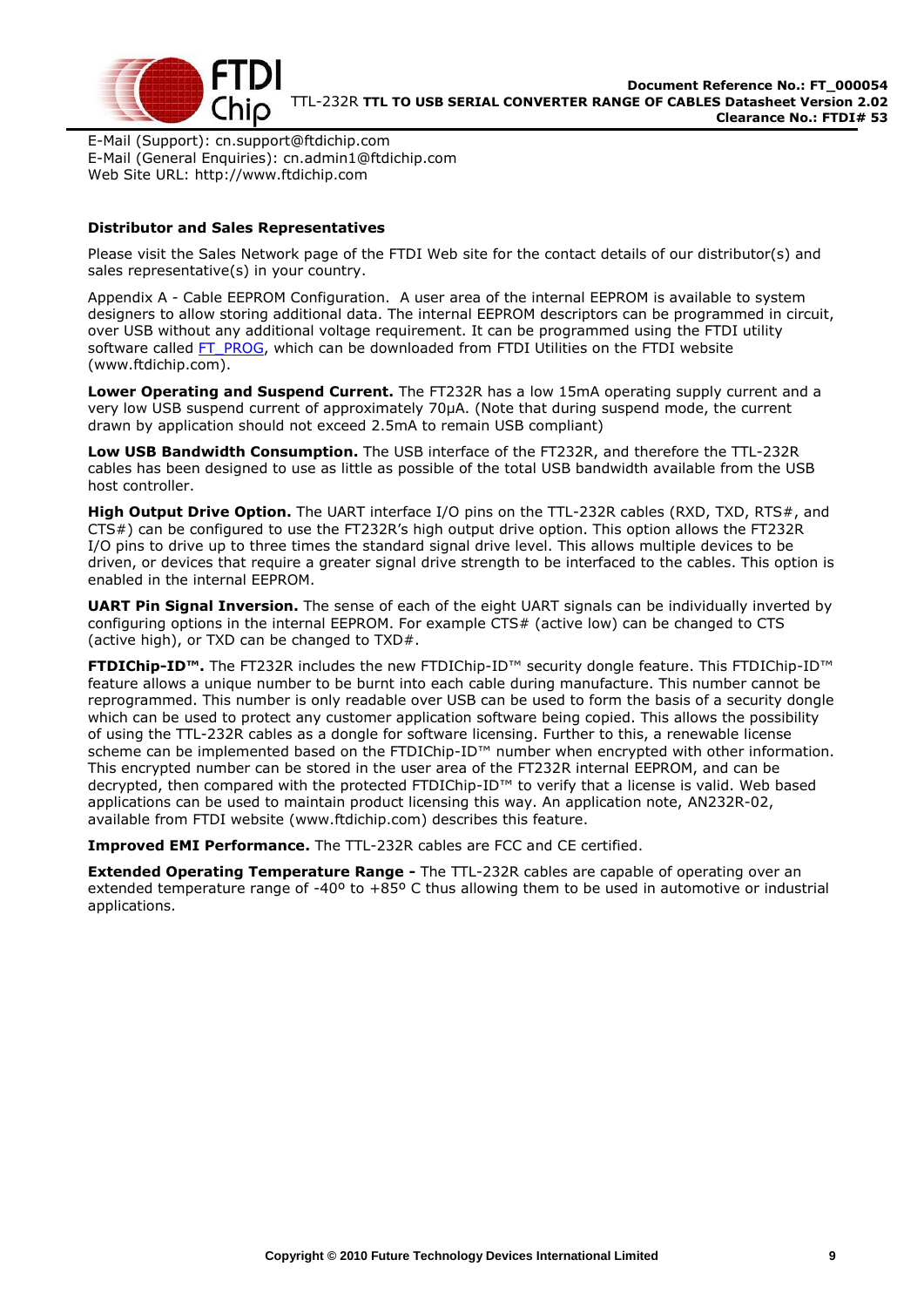

## <span id="page-10-0"></span>**4 TTL-232R-5V and TTL-232R-3V3 Cables**

The TTL-232R-5V and TTL-232R-3V3 cables are both terminated by a 6 way, 0.1", Single-In-Line (SIL) connector. The difference between the two cables is that the TTL-232R-5V operates at +5V levels (signals and power supply) and the TTL-232R-3V3 operates at  $+3.3V$  levels (signals only, VCC=  $+5V$ ).

## <span id="page-10-1"></span>**4.1 TTL-232R-5V, TTL-232R-3V3 Connector Pin Out and Mechanical details**



#### <span id="page-10-3"></span>**Figure 4.1 TTL-232R-5V and TTL-232R-3V3, 6 Way Header Pin Out**

The mechanical details of the 6 way connector are shown in the following diagram



<span id="page-10-4"></span>**Figure 4.2 TTL-232R-5V TTL-232R-3V3, 6 Way Header Mechanical Details**

#### <span id="page-10-2"></span>**4.2 TTL-232R-5V and TTL-232R-3V3 Cable Signal Descriptions**

| <b>Header Pin</b><br><b>Number</b> | <b>Name</b> | Type       | Colour       | Description                                     |
|------------------------------------|-------------|------------|--------------|-------------------------------------------------|
| 1                                  | <b>GND</b>  | <b>GND</b> | <b>Black</b> | Device ground supply pin.                       |
| 2                                  | CTS#        | Input      | Brown        | Clear to Send Control input / Handshake signal. |
| 3                                  | <b>VCC</b>  | Output     | Red          | +5V output,                                     |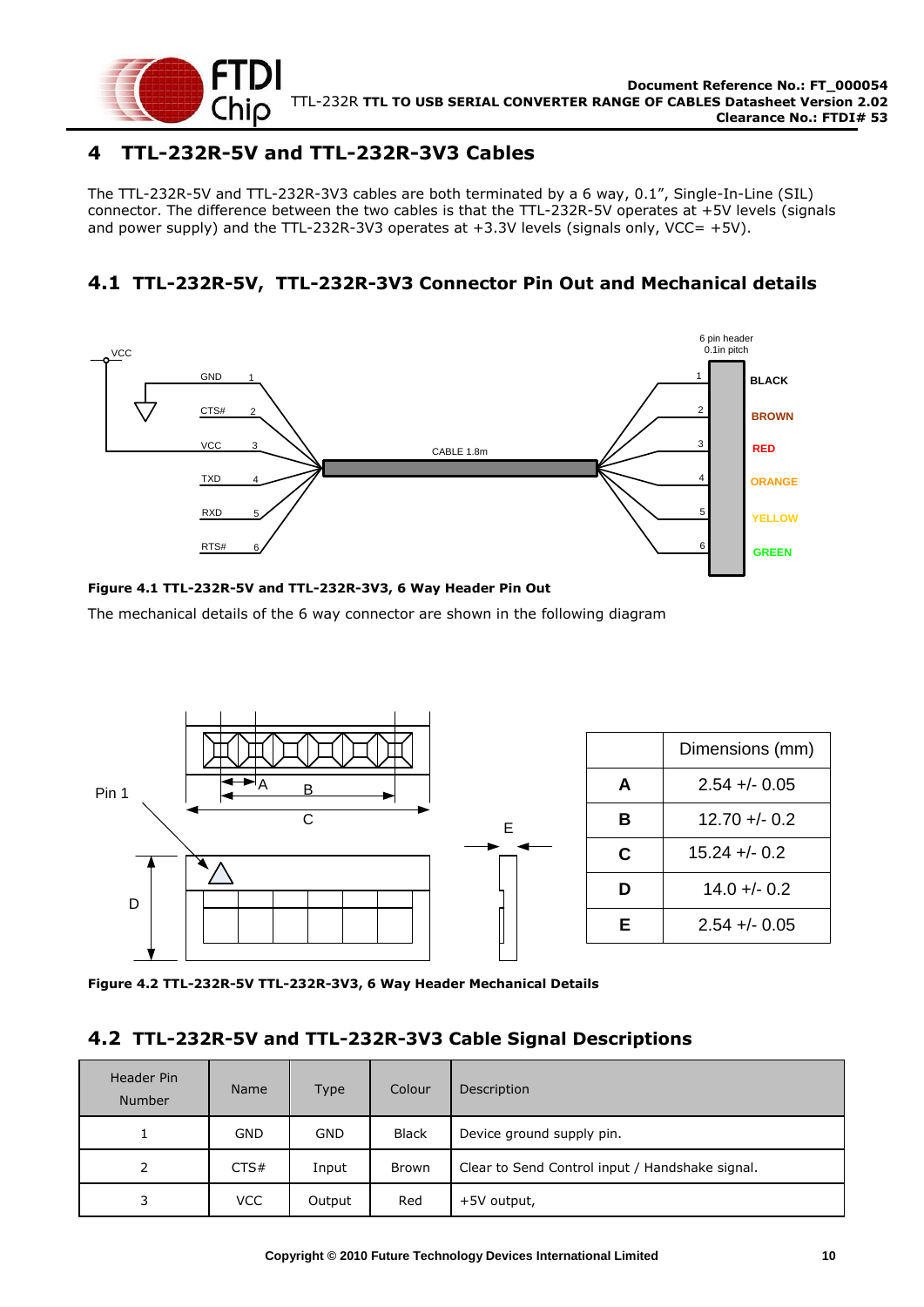

| Header Pin<br><b>Number</b> | <b>Name</b> | <b>Type</b> | Colour | Description                                        |
|-----------------------------|-------------|-------------|--------|----------------------------------------------------|
| 4                           | <b>TXD</b>  | Output      | Orange | Transmit Asynchronous Data output.                 |
| 5                           | <b>RXD</b>  | Input       | Yellow | Receive Asynchronous Data input.                   |
| 6                           | RTS#        | Output      | Green  | Request To Send Control Output / Handshake signal. |

<span id="page-11-3"></span>**Table 4.1 TTL-232R-5V and TTL-232R-3V3 Cable Signal Descriptions**

## <span id="page-11-0"></span>**4.3 TTL-232R-5V and TTL-232R-3V3 Electrical Parameters**

## <span id="page-11-1"></span>**4.3.1 TTL-232R-5V Electrical Parameters**

| Parameter   | Description                           | <b>Minimum</b>           | <b>Typical</b> | Maximum | <b>Units</b> | Conditions                                                            |
|-------------|---------------------------------------|--------------------------|----------------|---------|--------------|-----------------------------------------------------------------------|
| <b>VCC</b>  | Output Power Voltage                  | 4.25                     | 5.0            | 5.25    | V            | Dependant on the USB<br>port that the TTL-232R-<br>5V is connected to |
| $I_{\rm O}$ | <b>Output Power Current</b>           | $\overline{\phantom{m}}$ |                | 75      | mA           | Must be less that 2.5mA<br>during suspend.                            |
| т           | <b>Operating Temperature</b><br>Range | -40                      |                | $+85$   | $^{\circ}C$  |                                                                       |

<span id="page-11-4"></span>**Table 4.2 TTL-232R-5V I/O Operating Parameters**

| Parameter | Description                | <b>Minimum</b> | <b>Typical</b> | <b>Maximum</b> | <b>Units</b> | Conditions       |
|-----------|----------------------------|----------------|----------------|----------------|--------------|------------------|
| Voh       | Output Voltage High        | 3.2            | 4.1            | 4.9            | V            | I source $= 2mA$ |
| Vol       | Output Voltage Low         | 0.3            | 0.4            | 0.6            | V            | I sink = $2mA$   |
| Vin       | Input Switching Threshold  | 1.0            | 1.2            | 1.5            | V            |                  |
| VHys      | Input Switching Hysteresis | 20             | 25             | 30             | mV           |                  |

<span id="page-11-5"></span>**Table 4.3 TTL-232R-5V I/O Pin Characteristics**

## <span id="page-11-2"></span>**4.3.2 TTL-232R-3V3 Electrical Parameters**

| Parameter   | Description                    | Minimum | Typical                  | Maximum | <b>Units</b> | Conditions                                                             |
|-------------|--------------------------------|---------|--------------------------|---------|--------------|------------------------------------------------------------------------|
| <b>VCC</b>  | Output Power Voltage           | 4.25    | 5.0                      | 5.25    | V            | Dependant on the USB<br>port that the TTL-232R-<br>3V3 is connected to |
| $I_{\rm O}$ | <b>Output Power Current</b>    |         | $\overline{\phantom{a}}$ | 75      | mA           | Must be less that 2.5mA<br>during suspend.                             |
|             | Operating Temperature<br>Range | $-40$   | $\overline{\phantom{a}}$ | $+85$   | °C           |                                                                        |

<span id="page-11-6"></span>**Table 4.4 TTL-232R-3V3 I/O Operating Parameters**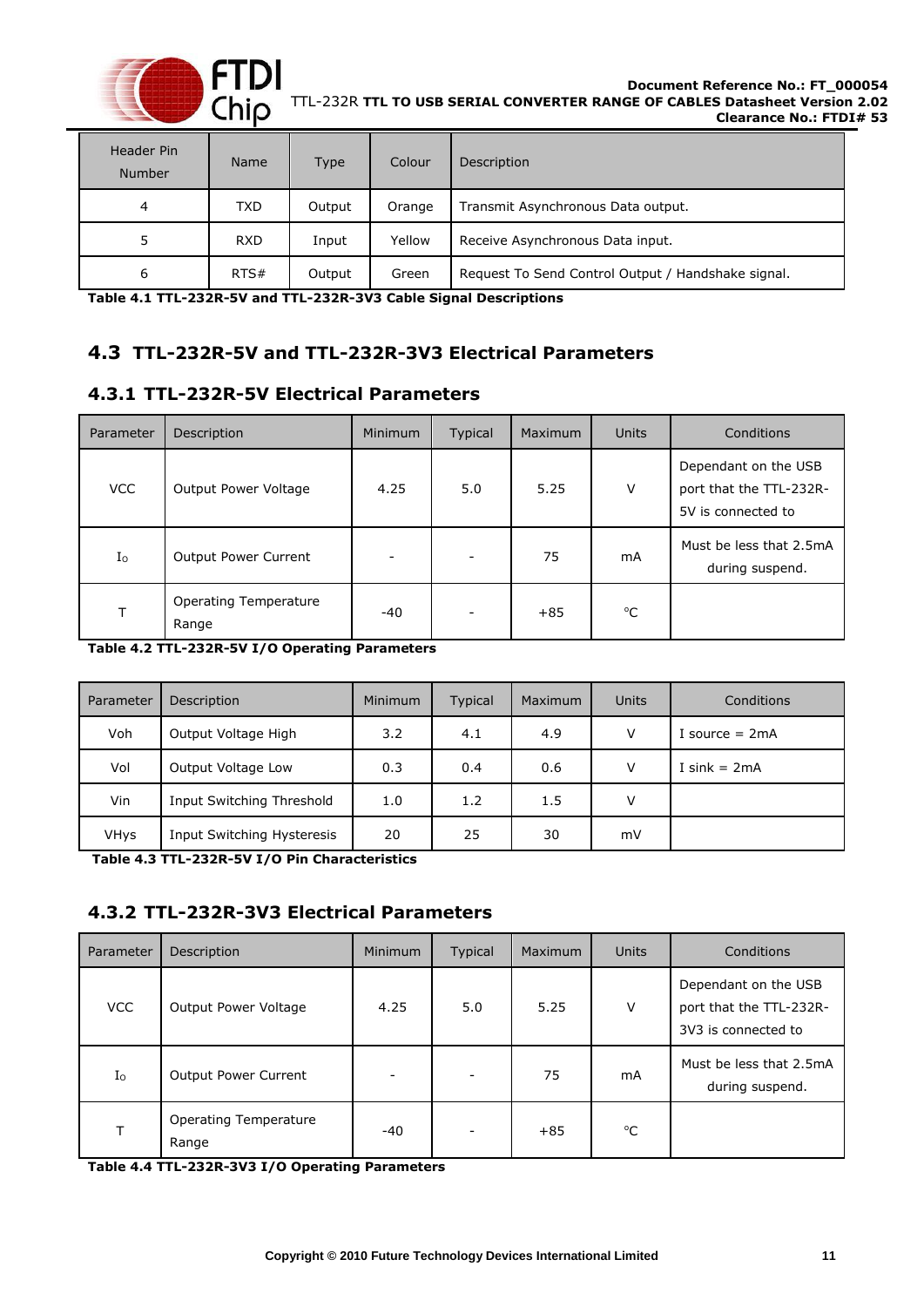

| Parameter   | Description                | <b>Minimum</b> | <b>Typical</b> | <b>Maximum</b> | <b>Units</b> | Conditions       |
|-------------|----------------------------|----------------|----------------|----------------|--------------|------------------|
| Voh         | Output Voltage High        | 2.2            | 2.8            | 3.2            | v            | I source $=$ 3mA |
| Vol         | Output Voltage Low         | 0.3            | 0.4            | 0.6            | v            | I sink = $8mA$   |
| Vin         | Input Switching Threshold  | 1.0            | 1.2            | 1.5            | v            |                  |
| <b>VHys</b> | Input Switching Hysteresis | 20             | 25             | 30             | mV           |                  |

<span id="page-12-0"></span>**Table 4.5 TTL-232R-3V3 I/O Pin Characteristics**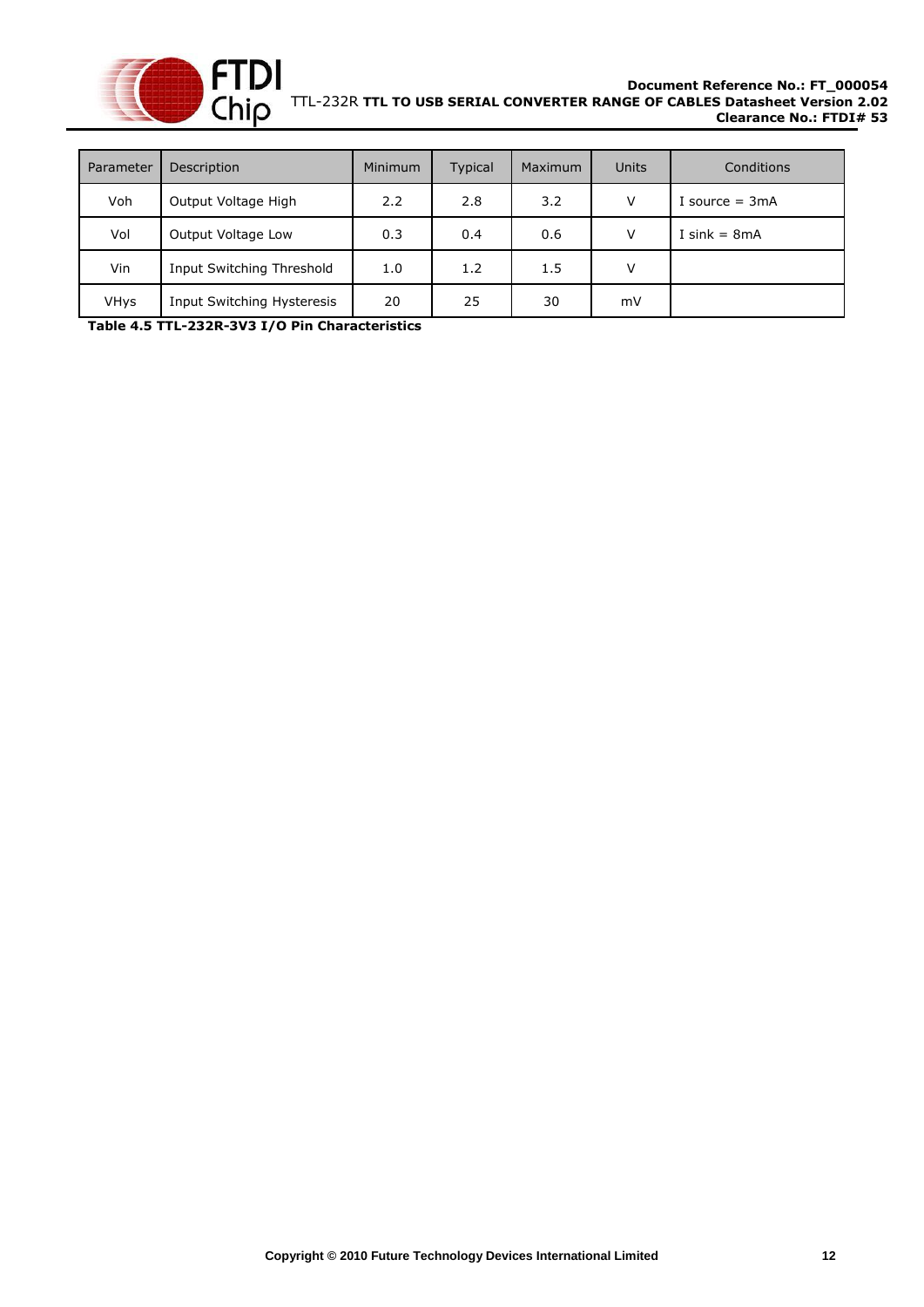

**details**

## <span id="page-13-0"></span>**5 TTL-232R-5V-AJ and TTL-232R-3V3-AJ**

The TTL-232R-5V-AJ and TTL-232R-3V3-AJ cables are both terminated by a standard 3.5mm Audio Jack (AJ) connector. The difference between the two cables is that the TTL-232R-5V-AJ operates at +5V levels (signals and power supply) and the TTL-232R-3V3-AJ operates at +3.3V levels (signals and power supply). On these cables the VCC power is not transferred.

## <span id="page-13-1"></span>**5.1 TTL-232R-5V-AJ, TTL-232R-3V3-AJ Connector Pin Out and Mechanical**



#### <span id="page-13-3"></span>**Figure 5.1 TTL-232R-5V and TTL-232R-3V3, 6 Way Header Pin Out**

The mechanical details of the Audio Jack connector are shown in the following **[Figure 5.2](#page-13-2)**.



Dimensions in mm

<span id="page-13-2"></span>**Figure 5.2 TTL-232R-5V-AJ and TTL-232R-3V3-AJ Audio Jack Mechanical Details**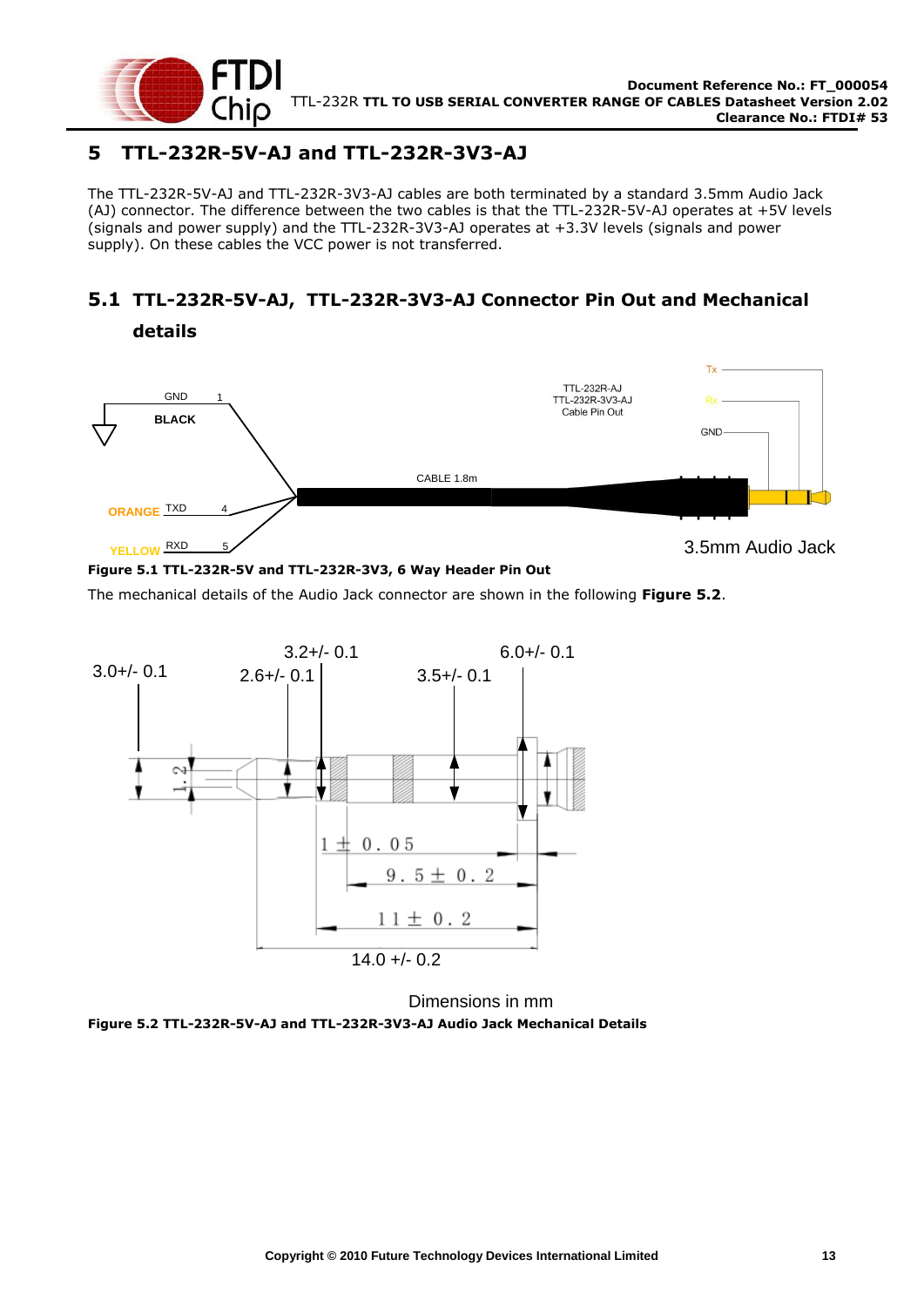

## <span id="page-14-0"></span>**5.2 TTL-232R-5V-AJ and TTL-232R-3V3-AJ Cable Signal Descriptions**

| Header Pin<br>Number | <b>Name</b> | <b>Type</b> | Colour       | Description                        |
|----------------------|-------------|-------------|--------------|------------------------------------|
| TIP                  | <b>TXD</b>  | <b>GND</b>  | <b>Black</b> | Transmit Asynchronous Data output. |
| RING                 | <b>RXD</b>  | Input       | <b>Brown</b> | Receive Asynchronous Data input.   |
| <b>SLEEVE</b>        | <b>GND</b>  | Output      | Red          | <b>GND</b>                         |

<span id="page-14-3"></span>**Table 5.1 TTL-232R-5V-AJ and TTL-232R-3V3-AJ Cable Signal Descriptions**

#### <span id="page-14-1"></span>**5.3 TTL-232R-5V-AJ and TTL-232R-3V3-AJ Electrical Parameters**

#### <span id="page-14-2"></span>**5.3.1 TTL-232R-5V-AJ Electrical Parameters**

| Parameter | Description                    | Minimum | <b>Typical</b> | Maximum | <b>Units</b> | Conditions                                 |
|-----------|--------------------------------|---------|----------------|---------|--------------|--------------------------------------------|
| $I_0$     | Output Power Current           | -       |                | 75      | mA           | Must be less that 2.5mA<br>during suspend. |
| Τ         | Operating Temperature<br>Range | $-40$   |                | $+85$   | $^{\circ}$ C |                                            |

<span id="page-14-4"></span>**Table 5.2 TTL-232R-5V-AJ I/O Operating Parameters**

| Parameter   | Description                | <b>Minimum</b> | Typical | Maximum | Units | Conditions       |
|-------------|----------------------------|----------------|---------|---------|-------|------------------|
| Voh         | Output Voltage High        | 3.2            | 4.1     | 4.9     | V     | I source $= 6mA$ |
| Vol         | Output Voltage Low         | 0.3            | 0.4     | 0.6     | V     | I sink = $6mA$   |
| Vin         | Input Switching Threshold  | 1.0            | 1.2     | 1.5     | v     |                  |
| <b>VHys</b> | Input Switching Hysteresis | 20             | 25      | 30      | mV    |                  |

<span id="page-14-5"></span>**Table 5.3 TTL-232R-5V-AJ I/O Pin Characteristics**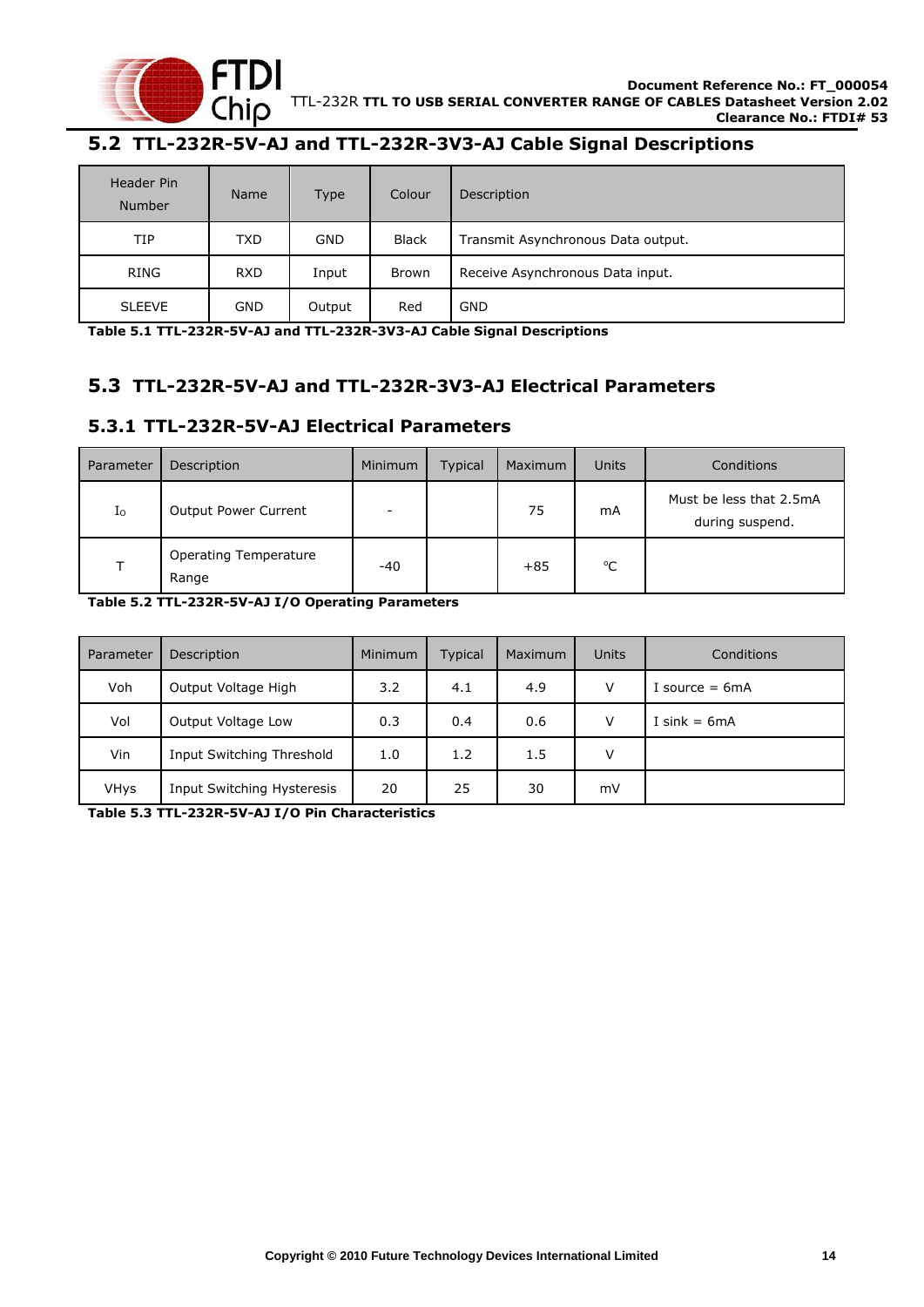

### <span id="page-15-0"></span>**5.3.2 TTL-232R-3V3-AJ Electrical Parameters**

| Parameter      | Description                    | Minimum                  | <b>Typical</b> | Maximum | <b>Units</b> | Conditions                                 |
|----------------|--------------------------------|--------------------------|----------------|---------|--------------|--------------------------------------------|
| I <sub>0</sub> | Output Power Current           | $\overline{\phantom{a}}$ |                | 75      | mA           | Must be less that 2.5mA<br>during suspend. |
|                | Operating Temperature<br>Range | $-40$                    |                | $+85$   | °C           |                                            |

<span id="page-15-1"></span>**Table 5.4 TTL-232R-3V3-AJ I/O Operating Parameters**

| Parameter   | Description                | Minimum | <b>Typical</b> | Maximum | Units  | Conditions       |
|-------------|----------------------------|---------|----------------|---------|--------|------------------|
| Voh         | Output Voltage High        | 2.2     | 2.8            | 3.2     | $\vee$ | I source $= 3mA$ |
| Vol         | Output Voltage Low         | 0.3     | 0.4            | 0.6     | v      | I sink = $8mA$   |
| Vin         | Input Switching Threshold  | 1.0     | 1.2            | 1.5     | v      |                  |
| <b>VHys</b> | Input Switching Hysteresis | 20      | 25             | 30      | mV     |                  |

<span id="page-15-2"></span>**Table 5.5 TTL-232R-3V3-AJ I/O Pin Characteristics**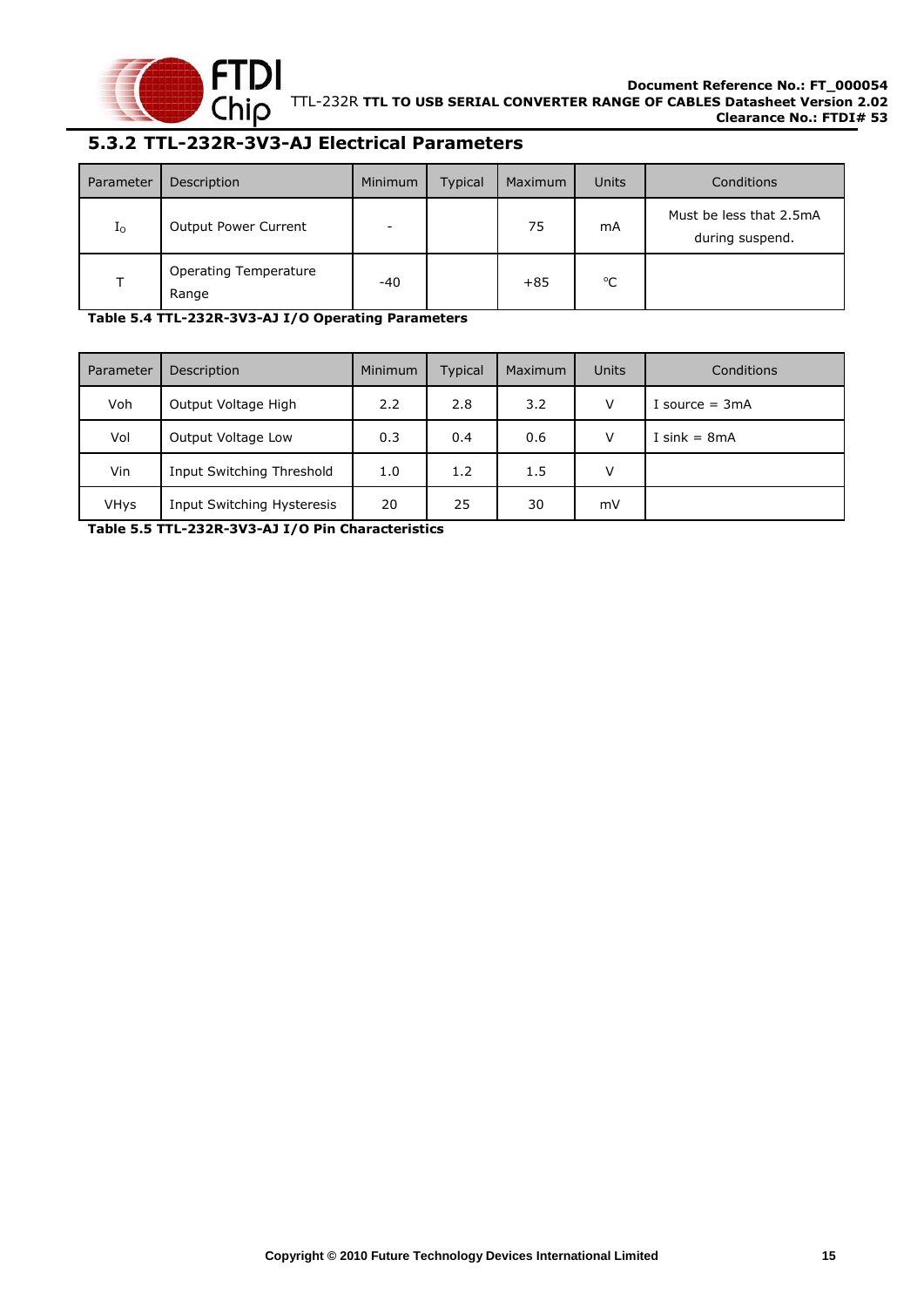

#### <span id="page-16-0"></span>**6 TTL-232R-5V-WE and TTL-232R-3V3-WE Cables**

The TTL-232R-5V-WE and TTL-232R-3V3-WE cables are both un-terminated; they are bare and tinned wires. The difference between the two cables is that the TTL-232R-5V-WE operates at +5V levels (signals and power supply) and the TTL-232R-3V3-WE operates at  $+3.3V$  levels (signals only, VCC=+5V).

## <span id="page-16-1"></span>**6.1 TTL-232R-5V-WE, TTL-232R-3V3-WE Connections and Mechanical**

#### **Details**

The following [Figure 6.1](#page-16-4) shows the cable signals and the wire colours for these signals on the TTL-232R-5V-WE and TTL-232R-3V3-WE cables.



<span id="page-16-4"></span>

<span id="page-16-5"></span>**Figure 6.2 TTL-232R-5V-WE and TTL-232R-3V3-WE Mechanical Details (dimensions in mm)**

#### <span id="page-16-6"></span><span id="page-16-3"></span><span id="page-16-2"></span>**6.2 TTL-232R-5V-WE and TTL-232R-3V3-WE Cable Signal Descriptions**

|                  | CTS#<br><b>VCC</b><br><b>TXD</b><br><b>RXD</b> | $\overline{a}$<br>3<br>4<br>5 | CABLE 1.8m                                                                                    |
|------------------|------------------------------------------------|-------------------------------|-----------------------------------------------------------------------------------------------|
|                  | RTS#                                           | 6                             | Figure 6.1 TTL-232R-5V-WE and TTL-232R-3V3-WE Connections<br>$4 - -5$                         |
|                  |                                                |                               |                                                                                               |
|                  |                                                | さけきょ                          | tinned<br>Figure 6.2 TTL-232R-5V-WE and TTL-232R-3V3-WE Mechanical Details (dimensions in mm) |
| Colour           | Name                                           | <b>Type</b>                   | 6.2 TTL-232R-5V-WE and TTL-232R-3V3-WE Cable Signal Descript<br>Description                   |
| <b>Black</b>     | <b>GND</b>                                     | GND                           | Device ground supply pin.                                                                     |
| <b>Brown</b>     | CTS#                                           | Input                         | Clear to Send Control input / Handshake signal.                                               |
| Red              | <b>VCC</b>                                     | Output                        | +5V output                                                                                    |
|                  | <b>TXD</b>                                     | Output                        | Transmit Asynchronous Data output.                                                            |
| Orange<br>Yellow | <b>RXD</b>                                     | Input                         | Receive Asynchronous Data input.                                                              |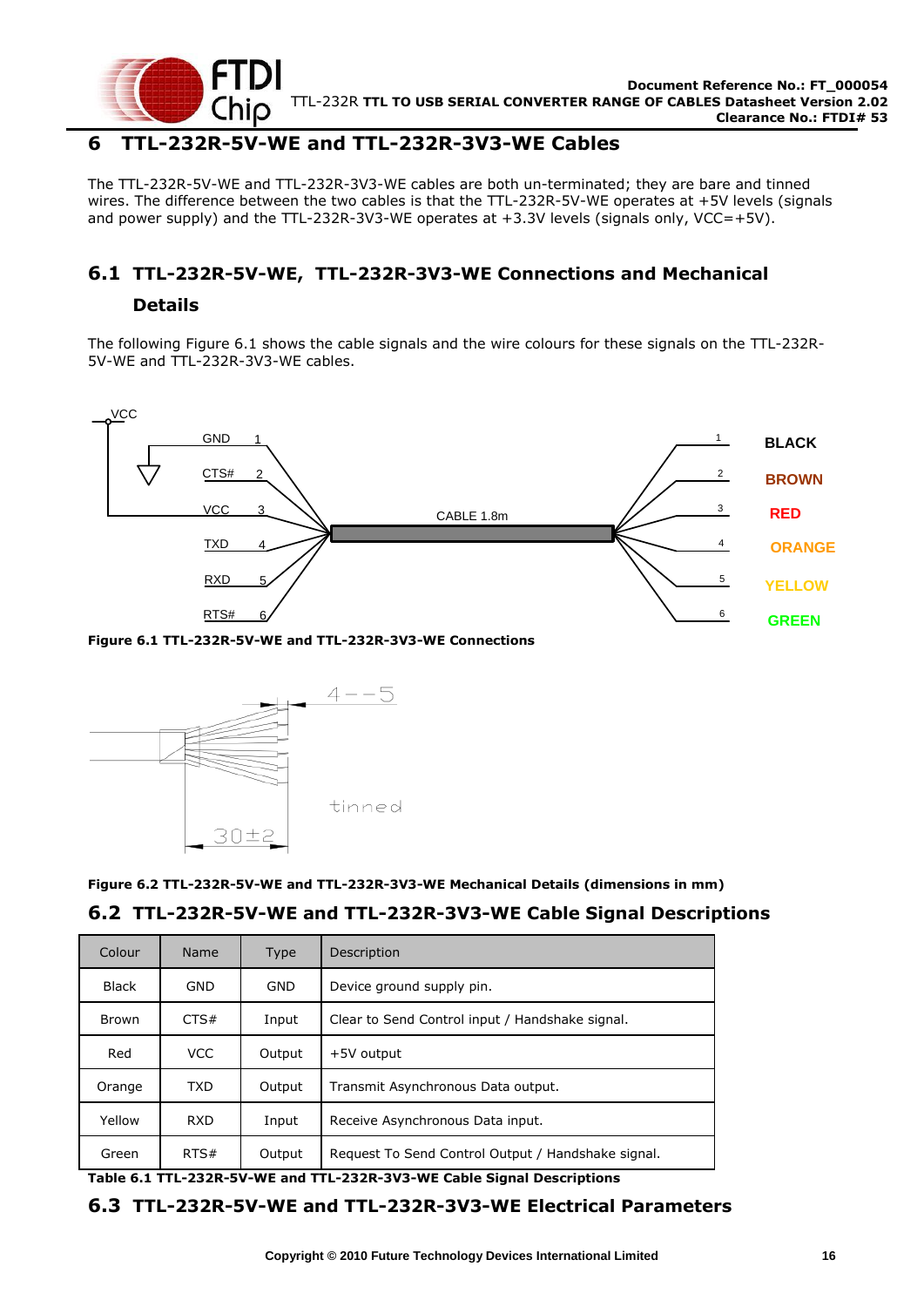

## <span id="page-17-0"></span>**6.3.1 TTL-232R-5V-WE Electrical Parameters**

| Parameter   | Description                           | Minimum | Typical | Maximum | <b>Units</b> | Conditions                                                              |
|-------------|---------------------------------------|---------|---------|---------|--------------|-------------------------------------------------------------------------|
| <b>VCC</b>  | Output Power Voltage                  | 4.25    | 5.0     | 5.25    | $\vee$       | Dependant on the USB port<br>that the TTL-232R-5V-WE is<br>connected to |
| $I_{\rm O}$ | <b>Output Power Current</b>           | -       |         | 75      | mA           | Must be less that 2.5mA<br>during suspend.                              |
|             | <b>Operating Temperature</b><br>Range | $-40$   |         | $+85$   | $^{\circ}C$  |                                                                         |

<span id="page-17-2"></span>**Table 6.2 TTL-232R-5V-WE I/O Operating Parameters**

| Parameter   | Description                | Minimum | <b>Typical</b> | <b>Maximum</b> | <b>Units</b> | Conditions       |
|-------------|----------------------------|---------|----------------|----------------|--------------|------------------|
| Voh         | Output Voltage High        | 3.2     | 4.1            | 4.9            | V            | I source $= 6mA$ |
| Vol         | Output Voltage Low         | 0.3     | 0.4            | 0.6            | $\vee$       | I sink = $6mA$   |
| Vin         | Input Switching Threshold  | 1.0     | 1.2            | 1.5            | V            |                  |
| <b>VHys</b> | Input Switching Hysteresis | 20      | 25             | 30             | mV           |                  |

<span id="page-17-3"></span>**Table 6.3 TTL-232R-5V-WE I/O Pin Characteristics**

## <span id="page-17-1"></span>**6.3.2 TTL-232R-3V3-WE Electrical Parameters**

| Parameter   | Description                           | <b>Minimum</b> | Typical | Maximum | Units | Conditions                                                               |
|-------------|---------------------------------------|----------------|---------|---------|-------|--------------------------------------------------------------------------|
| <b>VCC</b>  | Output Power Voltage                  | 4.25           | 5.0     | 5.25    | V     | Dependant on the USB port<br>that the TTL-232R-3V3-WE<br>is connected to |
| $I_{\rm O}$ | <b>Output Power Current</b>           |                |         | 75      | mA    | Must be less that 2.5mA<br>during suspend.                               |
| т           | <b>Operating Temperature</b><br>Range | $-40$          |         | $+85$   | °C    |                                                                          |

<span id="page-17-4"></span>**Table 6.4 TTL-232R-3V3-WE I/O Operating Parameters**

| Parameter | Description                | Minimum | <b>Typical</b> | Maximum | Units  | Conditions       |
|-----------|----------------------------|---------|----------------|---------|--------|------------------|
| Voh       | Output Voltage High        | 2.2     | 2.8            | 3.2     | $\vee$ | I source $= 3mA$ |
| Vol       | Output Voltage Low         | 0.3     | 0.4            | 0.6     | V      | I sink = $8mA$   |
| Vin       | Input Switching Threshold  | 1.0     | 1.2            | 1.5     | v      |                  |
| VHys      | Input Switching Hysteresis | 20      | 25             | 30      | mV     |                  |

<span id="page-17-5"></span>**Table 6.5 TTL-232R-3V3-WE I/O Pin Characteristics**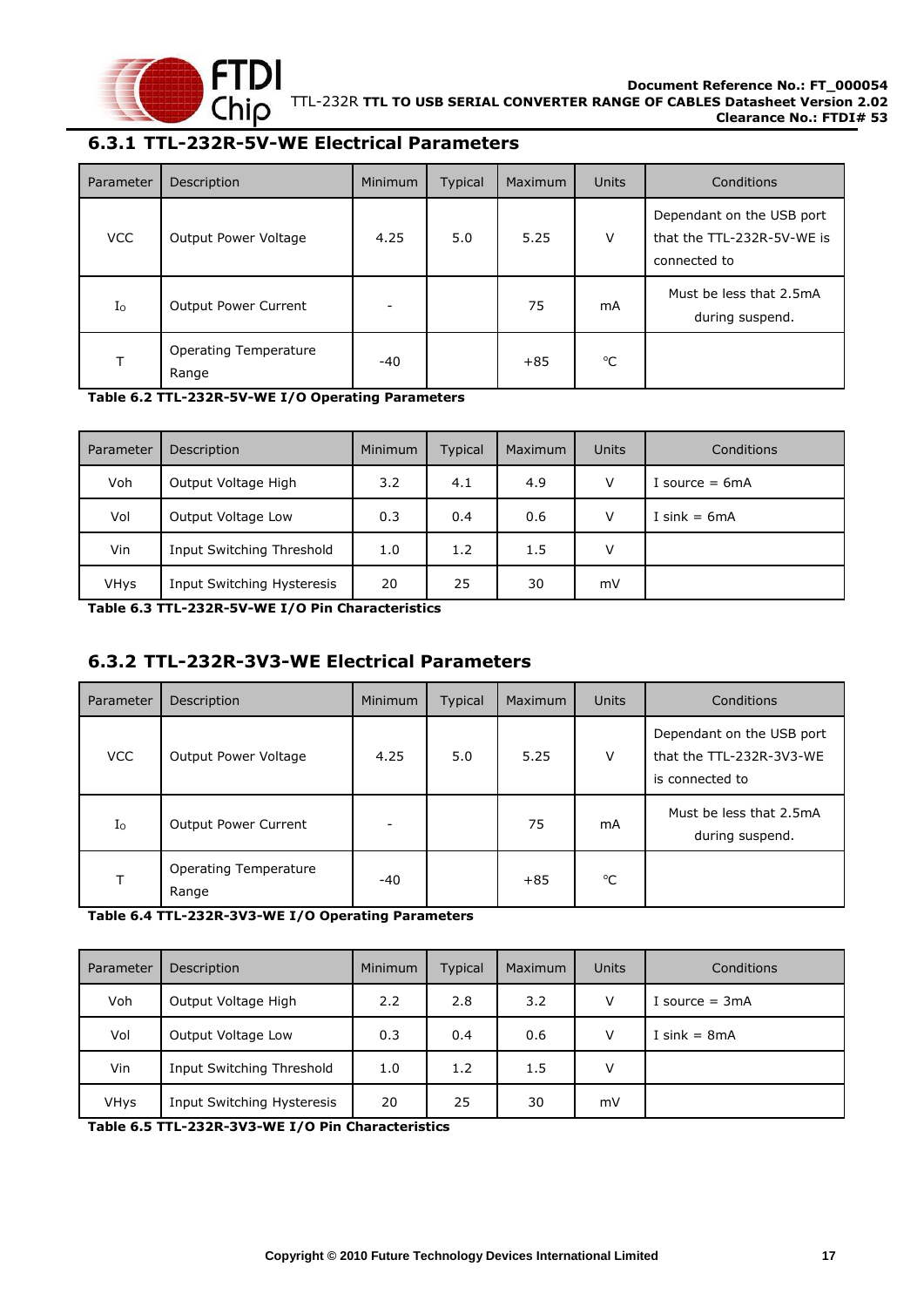

## <span id="page-18-0"></span>**7 TTL-232R-3V3-2mm Cables**

The TTL-232R-3V3-2mm cable is terminated by a 8 way, 2mm pitch, Single-In-Line (SIL) keyed connector. The TTL-232R-3V3-2mm operates at +3.3V levels (signals and power supply). These cables are primarily intended for interfacing the FTDI VDRIVE2 and VMUSIC2 modules.

Note that when connected to VDRIVE2 or VMUSIC2 module, the TTL-232R-3V3-2mm cable 8-way connector pin 1 connects to pin 8 of the module, and pin 8 of the cable connects to pin 1 of the cable.

## <span id="page-18-1"></span>**7.1 TTL-232R-3V3-2mm Connector Pin Out and Mechanical details**



<span id="page-18-2"></span>**Figure 7.1 TTL-232R-3V3-2mm, 8 Way Header Pin Out**

The mechanical details of the 2mm pitch 8 way, keyed, connector are shown in the following diagram



<span id="page-18-3"></span>**Figure 7.2 TTL**-**232R-3V3-2mm, 2mm pitch, Keyed, 8 way Header Mechanical Details**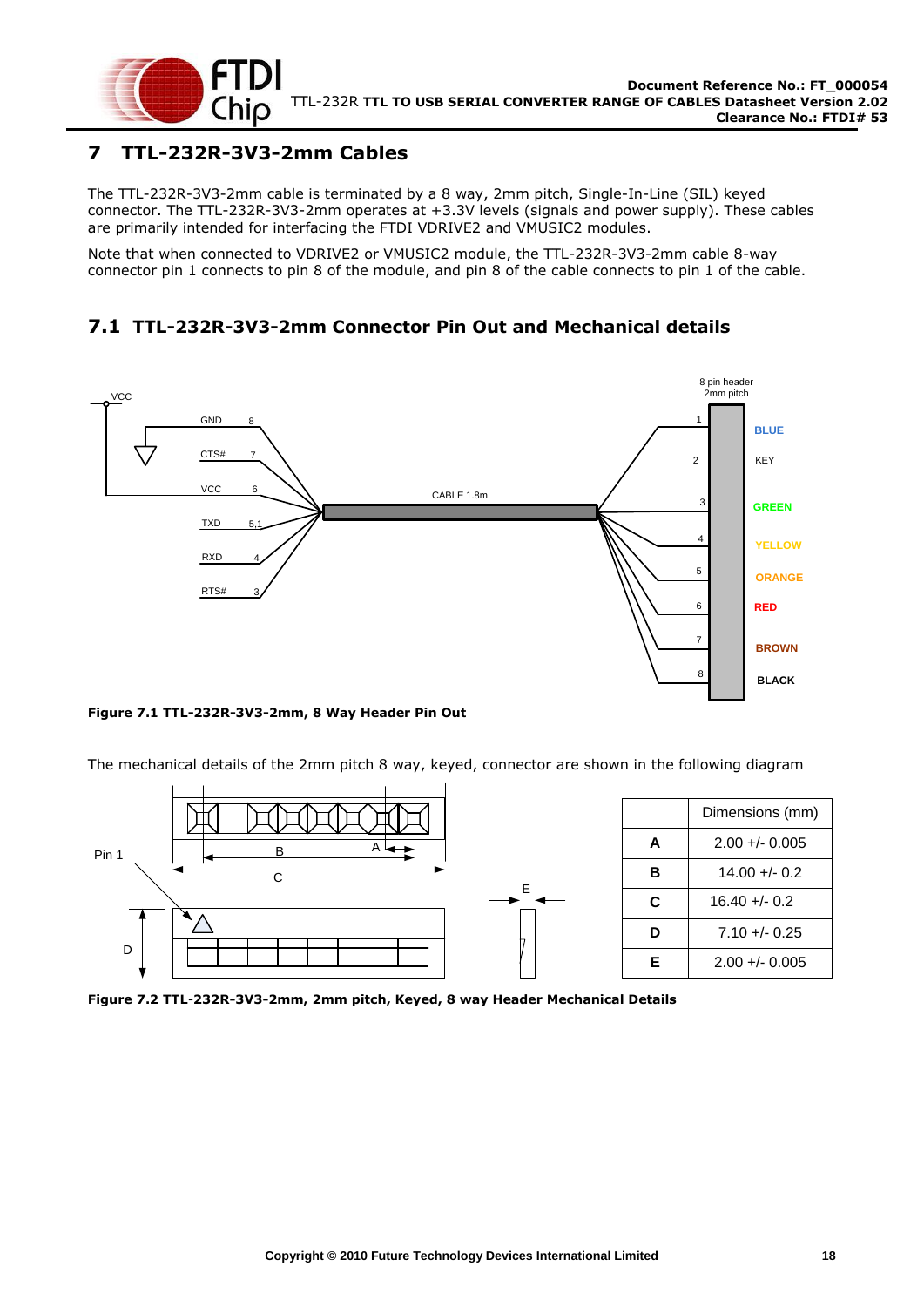

## <span id="page-19-0"></span>**7.2 TTL-232R-3V3-2mm Cable Signal Descriptions**

| Header Pin<br><b>Number</b> | Name       | <b>Type</b> | Colour       | Description                                                                                                                                                                                                 |
|-----------------------------|------------|-------------|--------------|-------------------------------------------------------------------------------------------------------------------------------------------------------------------------------------------------------------|
| 1                           | RI#        | Output      | <b>Blue</b>  | Ring Indicator Control Input. When remote wake up is<br>enabled taking $RI#$ low (20ms active low pulse) can be<br>used to resume the VMUSIC2 or VDRIVE2 host controller<br>from suspend. Connected to TXD. |
| 2                           | <b>KEY</b> | <b>KEY</b>  | <b>KEY</b>   | This connection is keyed to connect to the VRDIVE2 or the<br>VMUSIC2 modules                                                                                                                                |
| 3                           | RTS#       | Output      | Green        | Request To Send Control Output / Handshake signal.                                                                                                                                                          |
| 4                           | <b>RXD</b> | Input       | Yellow       | Receive Asynchronous Data input.                                                                                                                                                                            |
| 5                           | TXD        | Output      | Orange       | Transmit Asynchronous Data output.                                                                                                                                                                          |
| 6                           | <b>VCC</b> | Output      | Red          | +5V output,                                                                                                                                                                                                 |
| 7                           | CTS#       | Input       | <b>Brown</b> | Clear to Send Control input / Handshake signal.                                                                                                                                                             |
| 8                           | <b>GND</b> | <b>GND</b>  | Black        | Device ground supply pin.                                                                                                                                                                                   |

<span id="page-19-2"></span>**Table 7.1 TTL-232R-3V3-2mm Cable Signal Descriptions**

#### <span id="page-19-1"></span>**7.3 TTL-232R-3V3-2mm Electrical Parameters**

| Parameter   | Description                           | Minimum | Typical | Maximum | <b>Units</b> | Conditions                                                                |
|-------------|---------------------------------------|---------|---------|---------|--------------|---------------------------------------------------------------------------|
| <b>VCC</b>  | Output Power Voltage                  | 4.25    | 5.0     | 5.25    | V            | Dependant on the USB port<br>that the TTL-232R-3V3-2mm<br>is connected to |
| $I_{\rm O}$ | <b>Output Power Current</b>           | -       |         | 75      | mA           | Must be less that 2.5mA<br>during suspend.                                |
|             | <b>Operating Temperature</b><br>Range | -40     |         | $+85$   | $^{\circ}$ C |                                                                           |

<span id="page-19-3"></span>**Table 7.2 TTL-232R-3V3-2mm I/O Operating Parameters**

| Parameter   | Description                | <b>Minimum</b> | Typical | <b>Maximum</b> | Units  | Conditions       |
|-------------|----------------------------|----------------|---------|----------------|--------|------------------|
| Voh         | Output Voltage High        | 2.2            | 2.8     | 3.2            | $\vee$ | I source $= 3mA$ |
| Vol         | Output Voltage Low         | 0.3            | 0.4     | 0.6            | v      | I sink = $8mA$   |
| Vin         | Input Switching Threshold  | 1.0            | 1.2     | 1.5            | v      |                  |
| <b>VHys</b> | Input Switching Hysteresis | 20             | 25      | 30             | mV     |                  |

<span id="page-19-4"></span>**Table 7.3 TTL-232R-3V3-2mm I/O Pin Characteristics**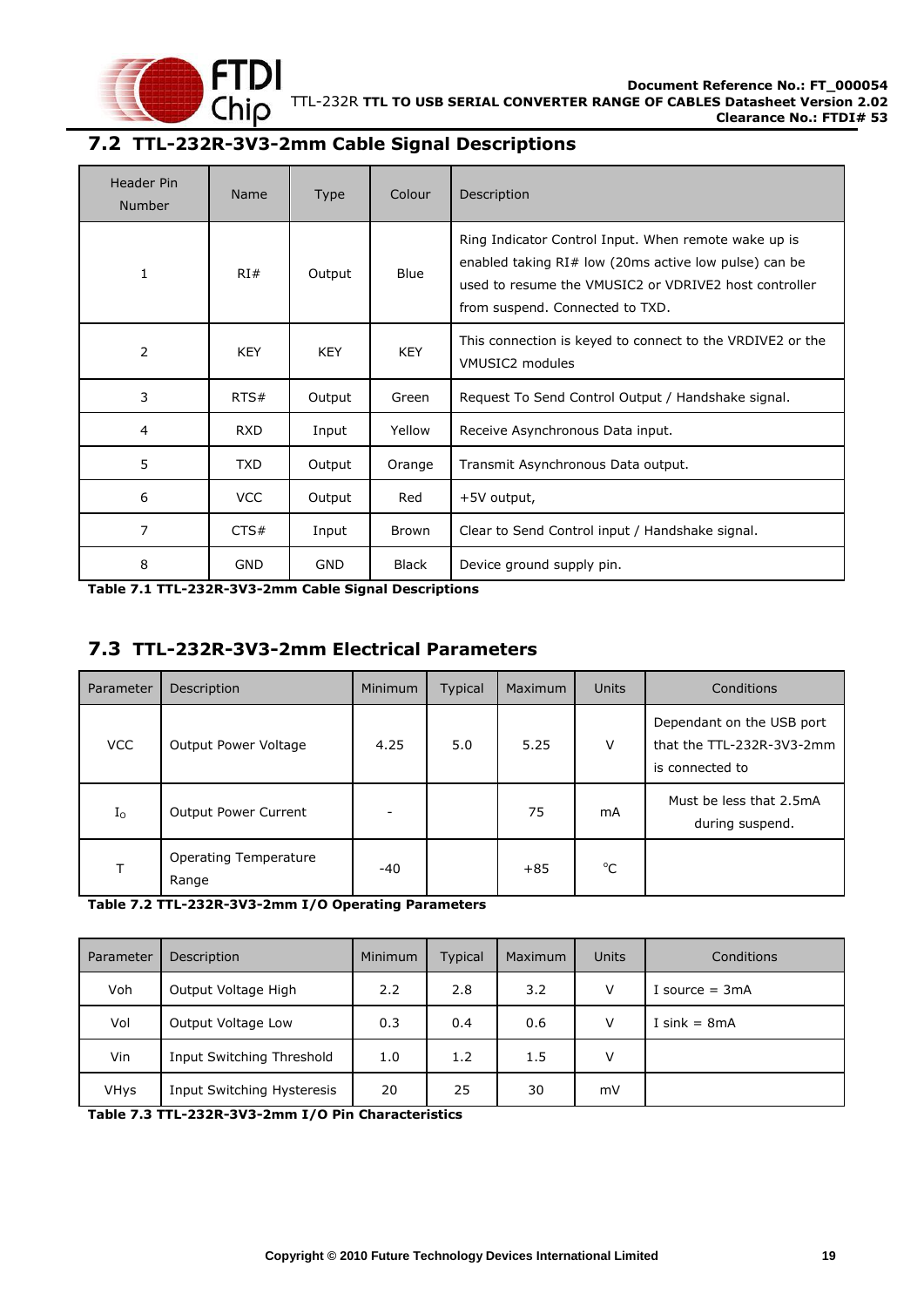

## <span id="page-20-0"></span>**8 Cable PCB Circuit Schematic**

The circuit schematic for the small internal electronic circuit board, utilising the FTDI FT232R, which is encapsulated into the USB connector end of the cable, is shown in [Figure 8.1.](#page-20-1)

Customised versions of these cables are also available. Users interested in customised versions of these cables should contact FTDI sales [\(sales1@ftdichip.com\).](mailto:sales1@ftdichip.com)



<span id="page-20-1"></span>**Figure 8.1 Circuit Schematic of PCB Used in the TTL to USB Serial Converter Cables**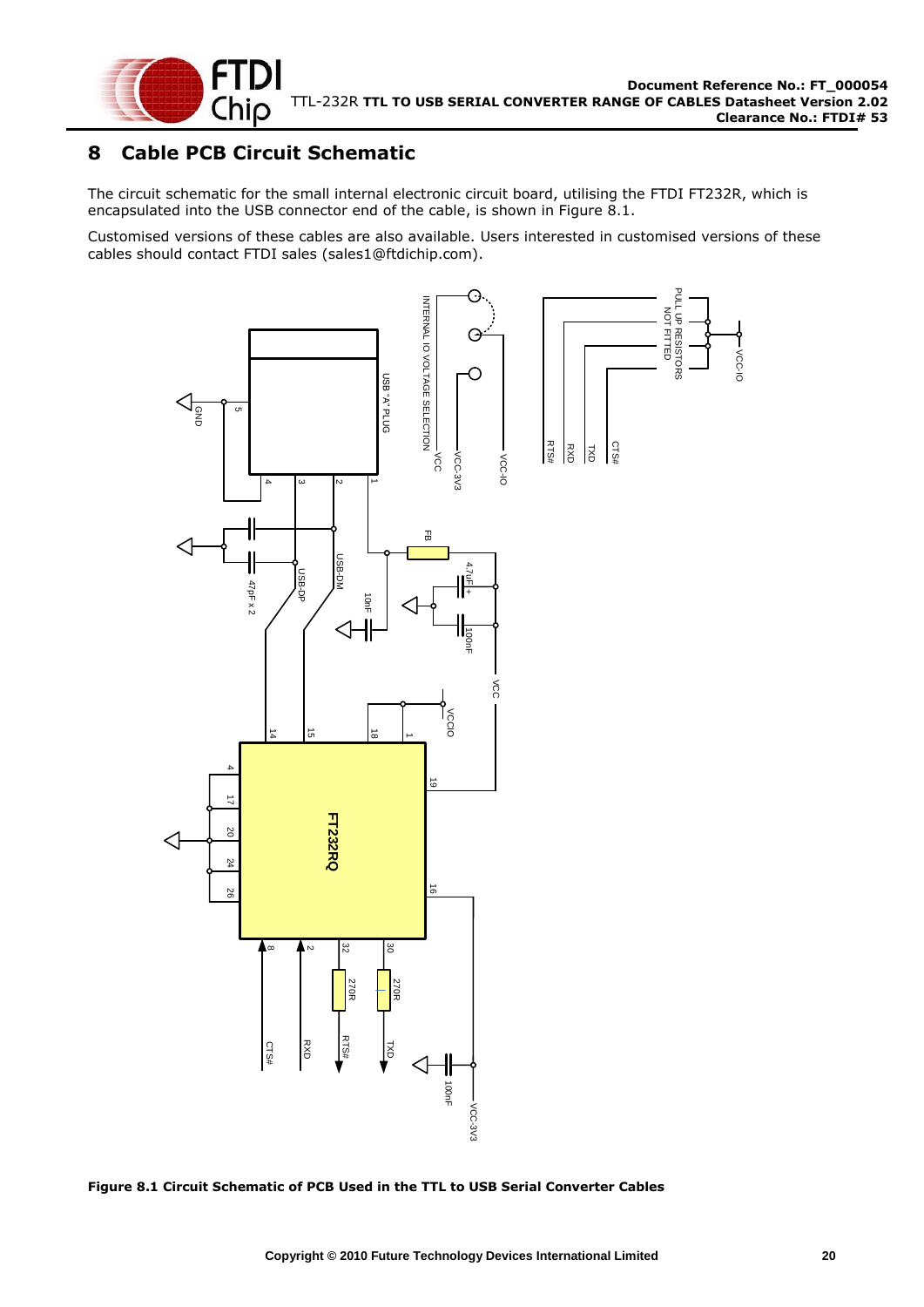

#### <span id="page-21-0"></span>**9 Contact Information**

#### **Head Office – Glasgow, UK**

Future Technology Devices International Limited Unit 1, 2 Seaward Place, Glasgow G41 1HH United Kingdom Tel: +44 (0) 141 429 2777 Fax: +44 (0) 141 429 2758

E-mail (Sales) [sales1@ftdichip.com](mailto:sales@ftdichip.com) E-mail (Support) [support1@ftdichip.com](mailto:support@ftdichip.com) E-mail (General Enquiries) [admin1@ftdichip.com](mailto:admin1@ftdichip.com) Web Site URL [http://www.ftdichip.com](http://www.ftdichip.com/) Web Shop URL [http://www.ftdichip.com](http://www.ftdichip.com/)

#### **Branch Office – Taipei, Taiwan**

Future Technology Devices International Limited (Taiwan) 2F, No. 516, Sec. 1, NeiHu Road Taipei 114 Taiwan , R.O.C. Tel: +886 (0) 2 8797 1330 Fax: +886 (0) 2 8751 9737

E-mail (Sales) [tw.sales1@ftdichip.com](mailto:tw.sales1@ftdichip.com) E-mail (Support) [tw.support1@ftdichip.com](mailto:tw.support1@ftdichip.com) E-mail (General Enquiries) [tw.admin1@ftdichip.com](mailto:tw.admin1@ftdichip.com) Web Site URL [http://www.ftdichip.com](http://www.ftdichip.com/)

#### **Branch Office – Hillsboro, Oregon, USA**

Future Technology Devices International Limited (USA) 7235 NW Evergreen Parkway, Suite 600 Hillsboro, OR 97123-5803 USA Tel: +1 (503) 547 0988 Fax: +1 (503) 547 0987

E-Mail (Sales) [us.sales@ftdichip.com](mailto:us.sales@ftdichip.com) E-Mail (Support) [us.support@ftdichip.com](mailto:us.support@ftdichip.com) E-Mail (General Enquiries) [us.admin@ftdichip.com](mailto:us.admin@ftdichip.com) Web Site URL [http://www.ftdichip.com](http://www.ftdichip.com/)

#### **Branch Office – Shanghai, China**

Future Technology Devices International Limited (China) Room 408, 317 Xianxia Road, ChangNing District, ShangHai, China

Tel: +86 [\(21\) 6](LiveCall:(503)547-0988)2351596 Fax: +8[6\(21\) 6](LiveCall:(503)547-0987)2351595

E-Mail (Sales): [cn.sales@ftdichip.com](mailto:cn.sales@ftdichip.com) E-Mail (Support): c[n.support@ftdichip.](mailto:.support@ftdichip)com E-Mail (General Enquiries): cn[.admin1@ftdichip.com](mailto:admin1@ftdichip.com) Web Site URL: [http://www.ftdichip.com](http://www.ftdichip.com/)

#### **Distributor and Sales Representatives**

Please visit the Sales Network page of the FTDI Web site for the contact details of our distributor(s) and sales representative(s) in your country.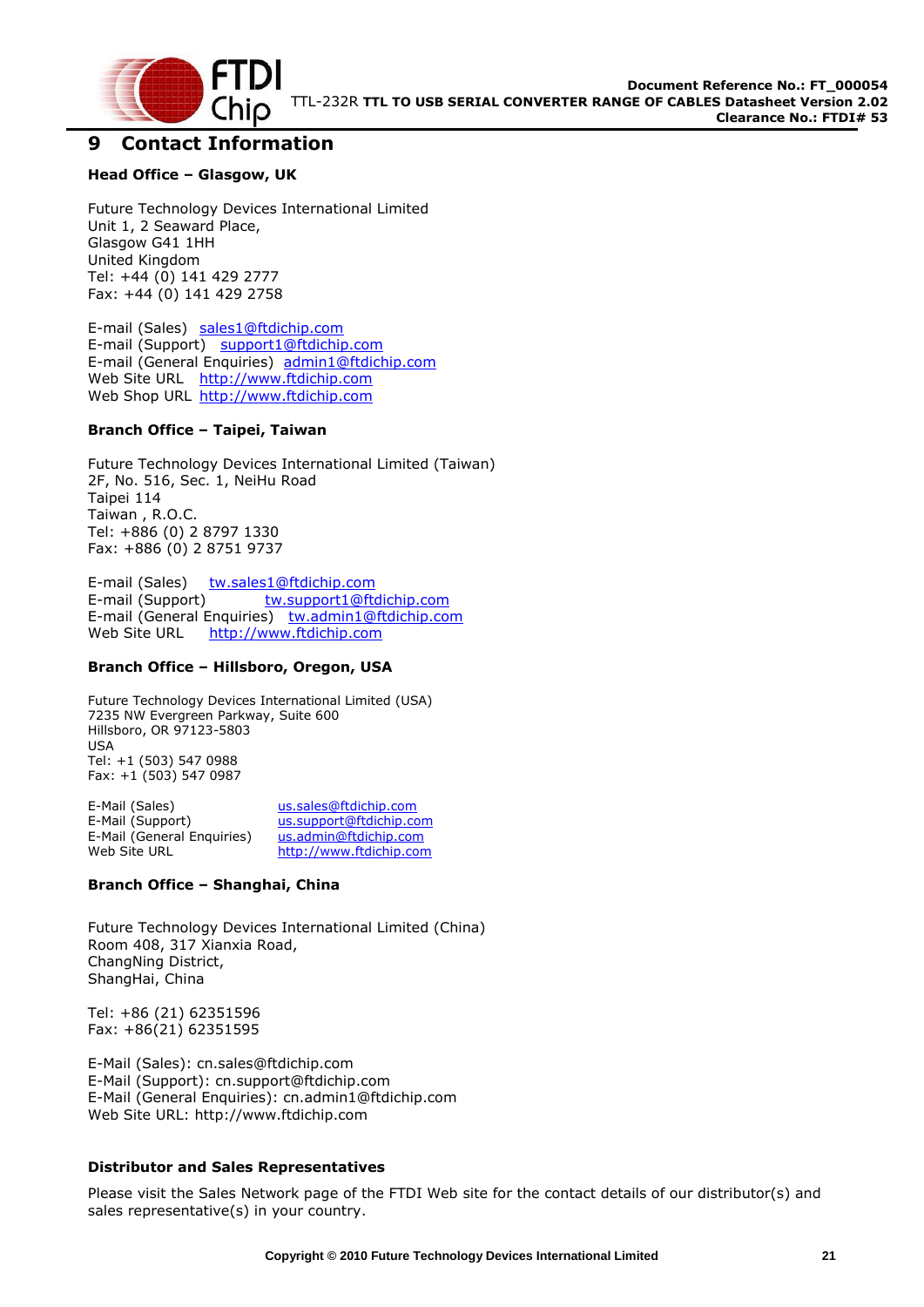

## <span id="page-22-0"></span>**Appendix A - Cable EEPROM Configuration**

Each TTL-232R cable is controlled by the FTDI FT232R IC. This FT232R device contains an EEPROM which contains the USB configuration descriptors for that device. When the cable is plugged into a PC or a USB reset is performed, the PC will read these descriptors. The default values stored into the internal EEPROM are defined in [Table 0.1](#page-22-1)

| Parameter                            | Value              | <b>Notes</b>                                                                                                                                                                                                                                                                |
|--------------------------------------|--------------------|-----------------------------------------------------------------------------------------------------------------------------------------------------------------------------------------------------------------------------------------------------------------------------|
| USB Vendor ID (VID)                  | 0403h              | FTDI default VID (hex)                                                                                                                                                                                                                                                      |
| USB Product UD (PID)                 | 6001h              | FTDI default PID (hex)                                                                                                                                                                                                                                                      |
| Serial Number Enabled?               | Yes                |                                                                                                                                                                                                                                                                             |
| Serial Number                        | See Note           | A unique serial number is generated and programmed into<br>the EEPROM during device final test.                                                                                                                                                                             |
| Pull down I/O Pins in USB<br>Suspend | <b>Disabled</b>    | Enabling this option will make the device pull down on the<br>UART interface lines when the power is shut off (PWREN#<br>is high).                                                                                                                                          |
| Manufacturer Name                    | <b>FTDI</b>        |                                                                                                                                                                                                                                                                             |
| <b>Product Description</b>           | See note           | Product description depends on the cable. The following<br>lists the Product description for each different cable.<br>TTL-232R-5V<br>TTL-232R-3V3<br>TTL-232R-5V-AJ<br>TTL-232R-AJ-3V3<br>TTL-232R-5V-WE<br>TTL-232R-3V3-WE<br>TTL-232R-3V3-2mm = $USB \leq S$ Serial Cable |
| Max Bus Power Current                | 90 <sub>m</sub> A  |                                                                                                                                                                                                                                                                             |
| Power Source                         | <b>Bus Powered</b> |                                                                                                                                                                                                                                                                             |
| Device Type                          | <b>FT232R</b>      |                                                                                                                                                                                                                                                                             |
| <b>USB Version</b>                   | 0200               | Returns USB 2.0 device description to the host.<br>Note: The device is be a USB 2.0 Full Speed device<br>(12Mb/s) as opposed to a USB 2.0 High Speed device<br>(480Mb/s).                                                                                                   |
| Remote Wake Up                       | Disabled           |                                                                                                                                                                                                                                                                             |
| High Current I/Os                    | Enabled            | Enables the high drive level on the UART and CBUS I/O<br>pins.                                                                                                                                                                                                              |
| Load VCP Driver                      | Enabled            | Makes the device load the VCP driver interface for the<br>device.                                                                                                                                                                                                           |
| Invert TXD                           | <b>Disabled</b>    | Signal on this pin becomes TXD# if enable.                                                                                                                                                                                                                                  |
| Invert RXD                           | <b>Disabled</b>    | Signal on this pin becomes RXD# if enable.                                                                                                                                                                                                                                  |
| Invert RTS#                          | <b>Disabled</b>    | Signal on this pin becomes RTS if enable.                                                                                                                                                                                                                                   |
| Invert CTS#                          | Disabled           | Signal on this pin becomes CTS if enable.                                                                                                                                                                                                                                   |

<span id="page-22-1"></span>**Table 0.1 Default Internal EEPROM Configuration**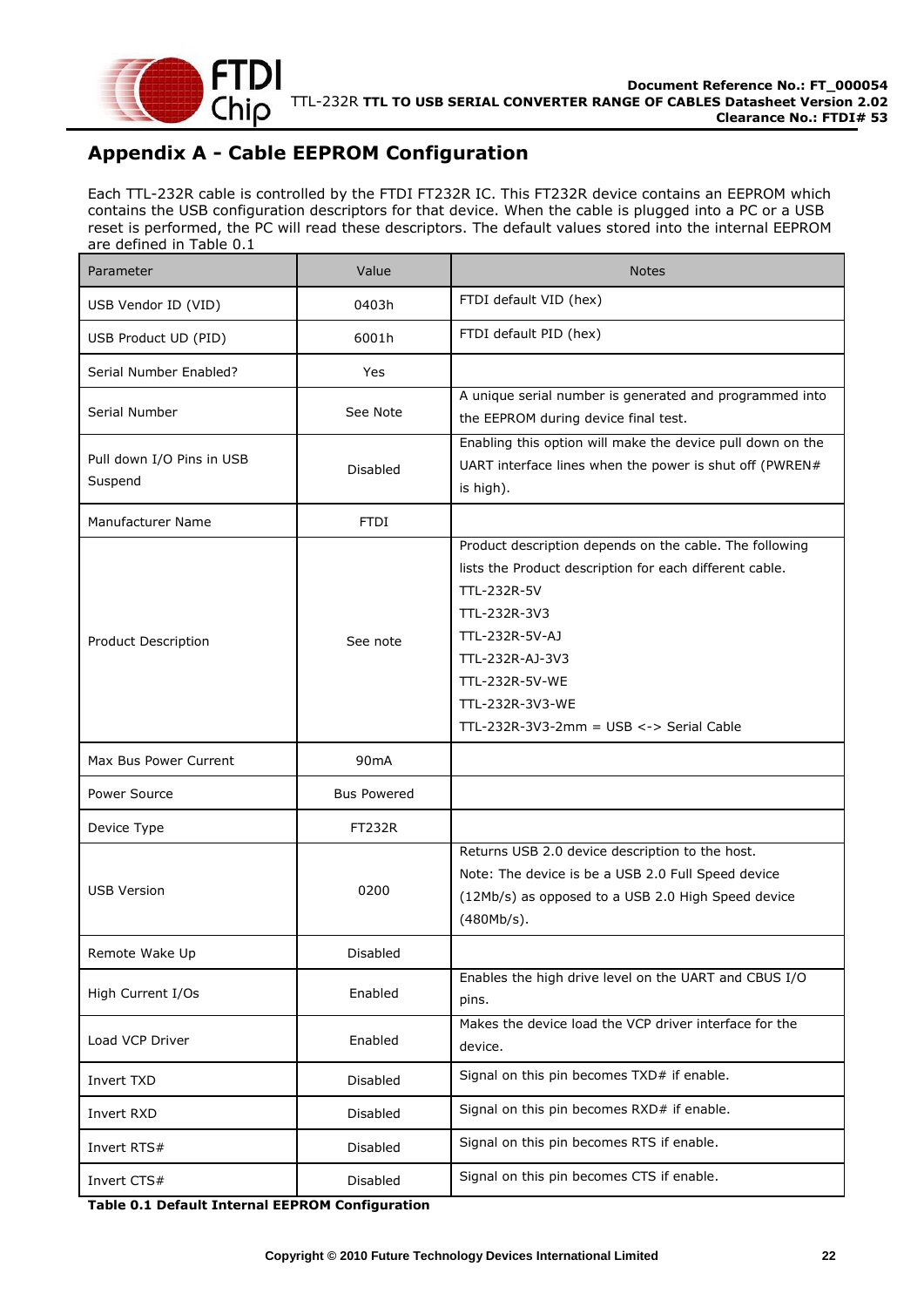

#### **Document Reference No.: FT\_000054** TTL-232R **TTL TO USB SERIAL CONVERTER RANGE OF CABLES Datasheet Version 2.02 Clearance No.: FTDI# 53**

The internal EEPROM in the cable can be re-programmed over USB using the utility program [FT\\_PROG.](http://www.ftdichip.com/Support/Utilities/FT_Prog_v1.9.zip) [FT\\_PROG](http://www.ftdichip.com/Support/Utilities/FT_Prog_v1.9.zip) can be downloaded from the [www.ftdichip.com.](file://glaspssv1/General/Engineering/Engineering%20_Documents/DS_TTL-232R/DS_TTL-232R_V200/www.ftdichip.com) Version 2.8a or later is required for the FT232R chip. Users who do not have their own USB Vendor ID but who would like to use a unique Product ID in their design can apply to FTDI for a free block of unique PIDs. Contact FTDI support for this service.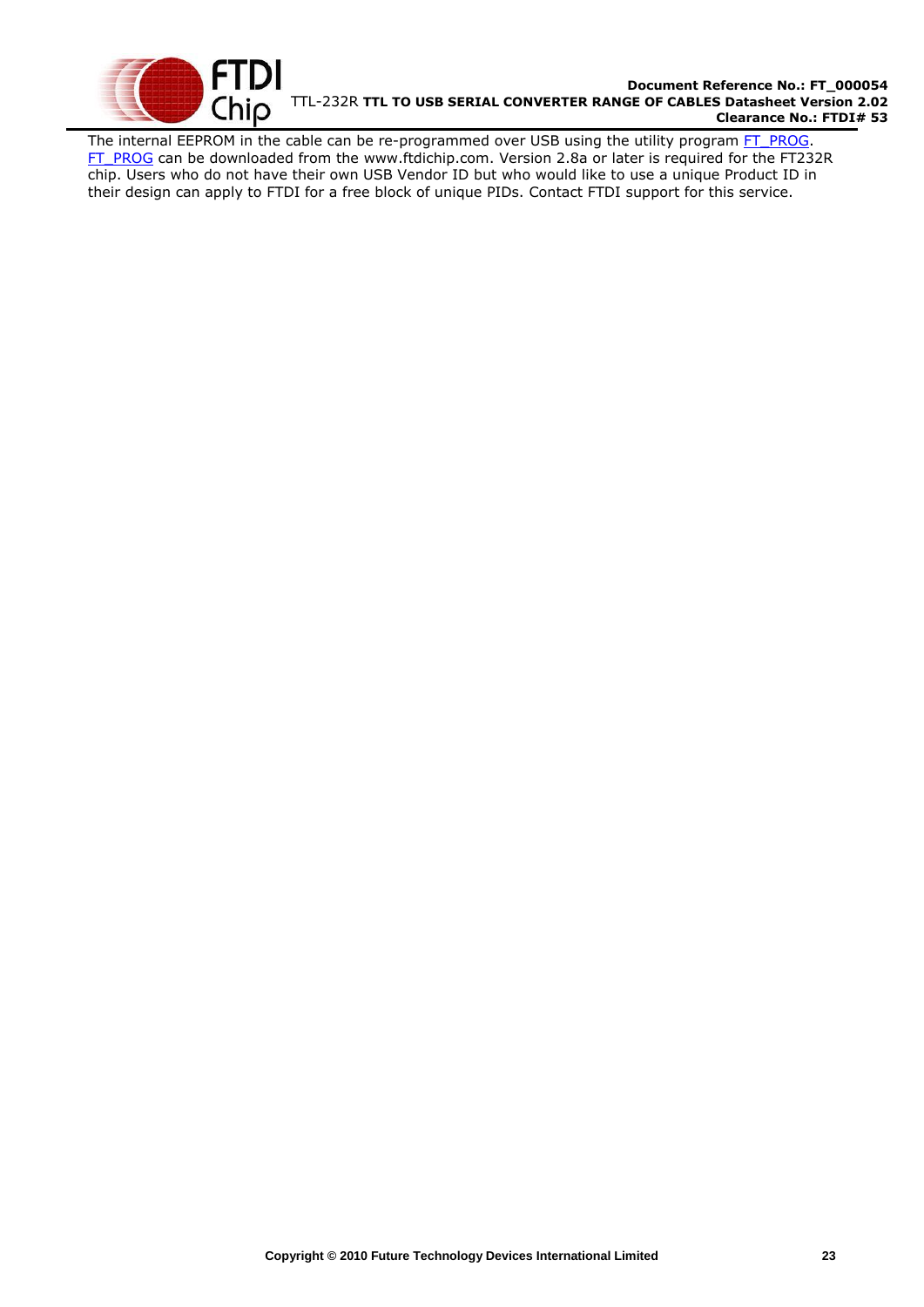

## <span id="page-24-0"></span>**Appendix B - List of Figures and Tables**

| <b>List of Figures</b>                                                                  |  |
|-----------------------------------------------------------------------------------------|--|
|                                                                                         |  |
|                                                                                         |  |
|                                                                                         |  |
|                                                                                         |  |
| Figure 5.2 TTL-232R-5V-AJ and TTL-232R-3V3-AJ Audio Jack Mechanical Details 13          |  |
|                                                                                         |  |
| Figure 6.2 TTL-232R-5V-WE and TTL-232R-3V3-WE Mechanical Details (dimensions in mm)  16 |  |
|                                                                                         |  |
| Figure 7.2 TTL-232R-3V3-2mm, 2mm pitch, Keyed, 8 way Header Mechanical Details  18      |  |
| Figure 8.1 Circuit Schematic of PCB Used in the TTL to USB Serial Converter Cables  20  |  |

#### **List of Tables**